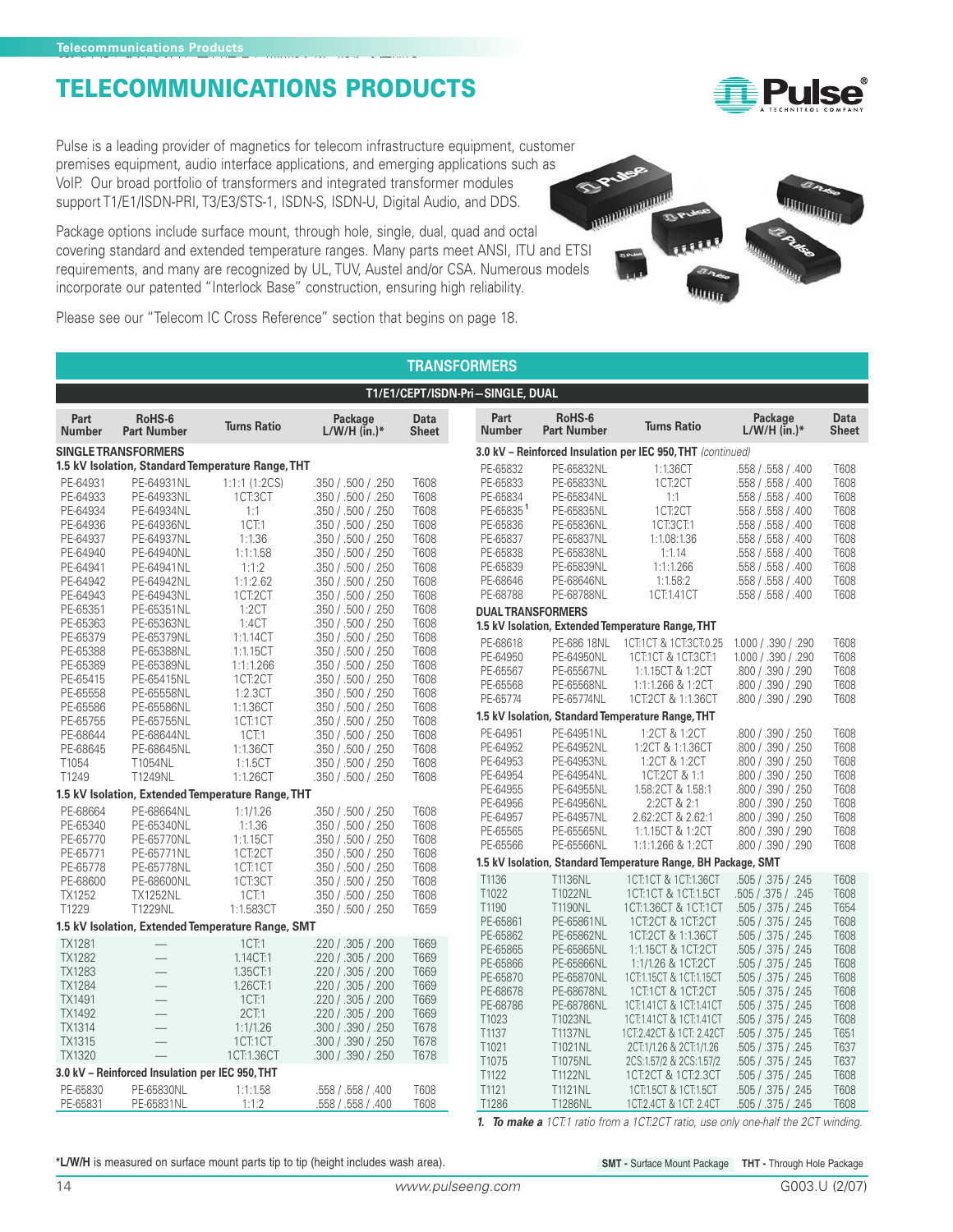

|                                |                                        |                                                                 | <b>TRANSFORMERS, TRANSFORMER/CHOKE INTERFACE MODULES</b> |                      |                                        |                                                      |                                                                |                                            |               |
|--------------------------------|----------------------------------------|-----------------------------------------------------------------|----------------------------------------------------------|----------------------|----------------------------------------|------------------------------------------------------|----------------------------------------------------------------|--------------------------------------------|---------------|
|                                |                                        |                                                                 |                                                          |                      | T1/E1/CEPT/ISDN-Pri-SINGLE, DUAL, Quad |                                                      |                                                                |                                            |               |
| Part<br><b>Number</b>          | RoHS-6<br><b>Part Number</b>           | <b>Turns Ratio</b>                                              | Package<br>$L/W/H$ (in.)*                                | Data<br><b>Sheet</b> | Part<br><b>Number</b>                  | RoHS-6<br><b>Part Number</b>                         | <b>Turns Ratio</b>                                             | Package<br>$L/W/H$ (in.)*                  | Data<br>Sheet |
|                                | <b>DUAL TRANSFORMERS</b> (continued)   |                                                                 |                                                          |                      |                                        |                                                      | 3.0 kV Isolation - Standard Temperature Range, SMT (continued) |                                            |               |
|                                |                                        | 1.5 kV Isolation, Extended Temperature Range, BH Package, SMT   |                                                          |                      | T1044                                  | $\overline{\phantom{0}}$                             | 1CT:2CT & 1CT:1.36CT                                           | .950 / .745 / .395                         | T617          |
| T1090                          | T1090NL                                | 1CT:2CT & 1CT:2CT                                               | .505 / .375 / .245                                       | T608                 | T1045                                  | $\qquad \qquad -$                                    | 1CT:2CT & 1CT:2CT                                              | .950 / .745 / .395                         | T617          |
| T1091<br>T1076                 | T1091NL<br>T1076NL                     | 1CT:2CT & 1:1.36CT<br>1:1.15CT & 1CT:2CT                        | .505 / .375 / .245<br>.505 / .375 / .245                 | T608<br>T608         | T1047<br>T1049                         | $\overline{\phantom{0}}$<br>$\overline{\phantom{0}}$ | 1CT:2.3CT & 1CT:2CT<br>1CT:1/1.26 & 1CT:2CT                    | .950 / .745 / .395<br>.950 / .745 / .395   | T617<br>T617  |
| T1092                          | T1092NL                                | 1:1/1.26 & 1CT:2CT                                              | .505 / .375 / .245                                       | T608                 | T1082                                  |                                                      | 1CT:2.42CT & 1CT:2.42CT                                        | .950 / .745 / .395                         | T617          |
| T1093                          | T1093NL                                | 1CT:1.15CT & 1CT:1.15CT                                         | .505 / .375 / .245                                       | T608                 | T1308                                  |                                                      | 1 CT: 2.4 CT & 1 CT: 1 CT                                      | .675 / .600 / .340                         | T666          |
| T1077                          | T1077NL                                | 1 CT:1 CT & 1 CT:1.5 CT                                         | .505 / .375 / .245                                       | T608                 |                                        |                                                      | <b>DUAL TRANSFORMER/CHOKE INTERFACE MODULES</b>                |                                            |               |
| T1094                          | T1094NL                                | 1 CT:1 CT & 1 CT:2 CT                                           | .505 / .375 / .245                                       | T608                 |                                        |                                                      | 1.5 kV Isolation, Extended Temperature Range, SMT              |                                            |               |
| T1144                          | T1144NL                                | 1CT:1CT & 1CT:2.4CT                                             | .505 / .375 / .245                                       | T608                 | T1207                                  | T1207NL                                              | 1CT:2CT & 1CT:2CT                                              | .675 / .600 / .340                         | T660          |
| T1095<br>T1096                 | T1095NL<br>T1096NL                     | 1CT:1.41CT & 1CT:1.41CT<br>1CT:1.41CT & 1CT:1.41CT              | .505 / .375 / .245<br>.505 / .375 / .245                 | T608<br>T608         | T1208                                  | T1208NL                                              | 1 CT:2 CT & 1 CT:1.3 6 CT                                      | .675 / .600 / .340                         | T660          |
| T1097                          | T1097NL                                | 1CT:1CT & 1CT:1.67CT                                            | .505 / .375 / .245                                       | T608                 | T1209                                  | T1209NL                                              | 1CT:1.15CT & 1CT:2CT                                           | .675 / .600 / .340                         | T660          |
| T1146                          | T1146NL                                | $1:2/2.4$ & $1:0.79/1$                                          | .505 / .375 / .245                                       | T608                 | T1210<br>T1211                         | T1210NL<br>T1211NL                                   | 1 CT: 1.26 CT & 1 CT: 2 CT<br>1 CT:1.15 CT & 1 CT:1.15 CT      | .675 / .600 / .340<br>.675 / .600 / .340   | T660<br>T660  |
| <b>TX1088</b>                  | <b>TX1088NL</b>                        | 1CT:2CT & 1CT:2.42CT                                            | .505 / .375 / .245                                       | T608                 | T1212                                  | T1212NL                                              | 1CT:1CT & 1CT:2CT                                              | .675 / .600 / .340                         | T660          |
| TX1089                         | <b>TX1089NL</b>                        | 1CT:1CT & 1CT:1CT                                               | .505 / .375 / .245                                       | T608                 | T1213                                  | T1213NL                                              | 1CT:1.15CT & 1CT:1CT                                           | .675 / .600 / .340                         | T660          |
| TX1099                         | <b>TX1099NL</b>                        | 1CT:1:0.8 & 1CT:1:0.8                                           | .505 / .375 / .245                                       | T608                 | T1214                                  | T1214NL                                              | 1CT:1.36CT & 1CT:1.36CT                                        | .675 / .600 / .340                         | T660          |
| <b>TX1287</b>                  | <b>TX1287NL</b>                        | 1CT:2.42CT & 1CT: 2.42CT                                        | .505 / .375 / .245                                       | T608                 | T1215                                  | T1215NL                                              | 1 CT: 1.41 CT & 1 CT: 1.41 CT                                  | .675 / .600 / .340                         | T660          |
| <b>TX1317</b><br><b>TX1186</b> | <b>TX1317NL</b><br><b>TX1186NL</b>     | 1:2CT & 1:2CS<br>1CT:1.58:2 & 1:1.65:2                          | .505 / .375 / .245<br>.505 / .375 / .245                 | T608<br>T608         | T1216                                  | T1216NL                                              | 1CT:2.3CT & 1CT:2CT                                            | .675 / .600 / .340                         | T660          |
| <b>TX1187</b>                  | <b>TX1187NL</b>                        | 1 CT:2 CT & 1:1                                                 | .505 / .375 / .245                                       | T608                 | T1217                                  | T1217NL                                              | 1CT:2.42CT & 1CT:2.42CT                                        | .675 / .600 / .340                         | T660          |
| <b>TX1188</b>                  | <b>TX1188NL</b>                        | 1CT:2CT & 1CT:2CT                                               | .505 / .375 / .245                                       | T608                 | T1218<br>T1219                         | T1218NL<br>T1219NL                                   | 1 CT:1 CT & 1 CT:1.36 CT<br>1CT:2.4CT & 1CT:1CT                | .675 / .600 / .340                         | T660<br>T660  |
| <b>TX1189</b>                  | <b>TX1189NL</b>                        | 1:1.36CT & 1:2CT                                                | .505 / .375 / .245                                       | T608                 | T1220                                  | T1220NL                                              | 1CT:1CT & 1CT:1CT                                              | .675 / .600 / .340<br>.675 / .600 / .340   | T660          |
| TX1467                         | <b>TX1467NL</b>                        | 1CT:1:1 & 1CT:1:1                                               | .505 / .375 / .245                                       | T608                 |                                        |                                                      | QUAD TRANSFORMER/CHOKE INTERFACE MODULES                       |                                            |               |
|                                |                                        | 1.5 kV Isolation, Standard Temperature Range, ANTE Package, SMT |                                                          |                      |                                        |                                                      | 1.5 kV Isolation, Extended Temperature Range, SMT              |                                            |               |
| T1131                          | T1131NL                                | 1CT:1 & 1:1.36CT                                                | .675 / .600 / .340                                       | T608                 | T1176                                  | <b>T1176NL</b>                                       | 1CT:2.4CT & 1CT:1CT                                            | .690 / .630 / .225                         | T662          |
| PE-68861                       | PE-68861NL                             | 1CT:2CT & 1CT:2CT                                               | .675 / .600 / .340                                       | T608                 | TX1192                                 | <b>TX1192NL</b>                                      | 1CT:2.42CT & 1CT:2.42CT                                        | .690 / .630 / .225                         | T662          |
| PE-68862<br>PE-68863           | PE-68862NL<br>PE-68863NL               | 1CT:2CT & 1:1.36CT                                              | .675 / .600 / .340                                       | T608                 | TX1193                                 | <b>TX1193NL</b>                                      | 1CT:2CT & 1CT:1CT                                              | .690 / .630 / .225                         | T662          |
| PE-68864                       | PE-68864NL                             | 1:2CT & 1:1.14CT<br>1CT:2CT & 1:1                               | .675 / .600 / .340<br>.675 / .600 / .340                 | T608<br><b>T608</b>  | <b>TX1194</b>                          | <b>TX1194NL</b>                                      | 1CT:1.15CT & 1CT:1.15CT                                        | .690 / .630 / .225                         | T662          |
| PE-68865                       | PE-68865NL                             | 1:1.15CT & 1CT:2CT                                              | .675 / .600 / .340                                       | T608                 | TX1195                                 | <b>TX1195NL</b>                                      | 1 CT: 1.41 CT & 1 CT: 1.41 CT                                  | .690 / .630 / .225                         | T662          |
| PE-68866                       | PE-68866NL                             | 1:1/1.26 & 1:2CT                                                | .675 / .600 / .340                                       | <b>T608</b>          | TX1196<br>TX1197                       | <b>TX1196NL</b><br><b>TX1197NL</b>                   | 1 CT:2 CT & 1 CT:2 CT<br>1 CT:2 CT & 1 CT:2 CT                 | .690 / .630 / .225<br>.690 / .630 / .225   | T662<br>T662  |
| PE-68869                       | PE-68869NL                             | 1CT:2CT & 1:1.08CT                                              | .675 / .600 / .340                                       | T608                 | <b>TX1198</b>                          | <b>TX1198NL</b>                                      | 1CT:2.3CT & 1CT:1CT                                            | .690 / .630 / .225                         | T662          |
| PE-68836                       | PE-68836NL                             | 1:1/1.26 & 1:1/1.26                                             | .675 / .600 / .340                                       | T608                 | TX1199                                 | <b>TX1199NL</b>                                      | 1 CT:1.36 CT & 1 CT:2 CT                                       | .690 / .630 / .225                         | T662          |
|                                |                                        | 1.5 kV Isolation, Extended Temperature Range, ANTE Package, SMT |                                                          |                      | TX1300                                 | <b>TX1300NL</b>                                      | 1 CT:1.36 CT & 1 CT:1 CT                                       | .690 / .630 / .225                         | T662          |
| PE-68822                       | PE-68822NL                             | 1CT:2CT & 1:1.36CT                                              | .675 / .600 / .340                                       | T608                 | TX1301                                 | <b>TX1301NL</b>                                      | 1CT:1.15CT & 1CT:2CT                                           | .690 / .630 / .225                         | T662          |
| PE-68825                       | PE-68825NL                             | 1:1.15CT & 1CT:2CT                                              | .675 / .600 / .340                                       | T608                 | T1337                                  |                                                      | 1 CT:1 CT & 1 CT:1 CT                                          | .537 / .590 / .245                         | T665          |
| PE-68826                       | PE-68826NL                             | 1:1/1.26 & 1:2CT                                                | .675 / .600 / .340                                       | T608                 |                                        |                                                      | <b>QUAD TRANSFORMERS (four transformers per package)</b>       |                                            |               |
| PE-68827<br>PE-68828           | PE-68827NL<br>PE-68828NL               | 1:1CT & 2:1<br>1CT:1CT & 1CT:1CT                                | .675 / .600 / .340<br>.675 / .600 / .340                 | T608<br>T608         |                                        |                                                      | 1.5 kV Isolation, Extended Temperature Range, SMT              |                                            |               |
| PE-68841                       | PE-68841NL                             | 1CT:2CT & 1CT:2CT                                               | .675 / .600 / .340                                       | T608                 | <b>TX1321</b>                          | <b>TX1321NL</b>                                      | 1CT:2.4CT & 1CT:1CT                                            | .690 / .630 / .225                         | T662          |
| PE-68874                       | PE-68874NL                             | 1CT:1.15CT & 1CT:1.15CT                                         | .675 / .600 / .340                                       | T608                 | <b>TX1322</b><br>TX1323                | <b>TX1322NL</b><br><b>TX1323NL</b>                   | 1CT:2.42CT & 1CT:2.42CT<br>1 CT: 2 CT: 8 1 CT: 1 CT            | .690 / .630 / .225<br>.690 / .630 / .225   | T662<br>T662  |
| PE-68877                       | <b>PE-68877NL</b>                      | 1CT1CT & 1CT2CT                                                 | .675 / .600 / .340                                       | T608                 | TX1324                                 | <b>TX1324NL</b>                                      | 1CT:1.15CT & 1CT:1.15CT .690 / .630 / .225                     |                                            | T662          |
| PE-68881                       | PE-68881NL                             | 1CT:2.3CT & 1CT:2CT                                             | .675 / .600 / .340                                       | T608                 | TX1325                                 | <b>TX1325NL</b>                                      | 1CT:1.41CT & 1CT:1.41CT .690 / .630 / .225                     |                                            | T662          |
| PE-68882                       | PE-68882NL                             | 1:1.15CT: & 1CT:1CT                                             | .675 / .600 / .340                                       | T608                 | TX1326                                 | <b>TX1326NL</b>                                      | 1CT:2CT & 1CT:2CT                                              | .690 / .630 / .225                         | T662          |
| PE-68884                       | PE-68884NL                             | 1CT:1.36CT & 1CT:1.36CT                                         | .675 / .600 / .340                                       | T608                 | <b>TX1327</b>                          | <b>TX1327NL</b>                                      | 1 CT:2 CT & 1 CT:2 CT                                          | .690 / .630 / .225                         | T662          |
| PE-68887<br>TX1277             | PE-68887NL<br><b>TX1277NL</b>          | 1 CT: 1.41 CT & 1 CT: 1.41 CT<br>1CT:1CT & 1CT:2CT              | .675 / .600 / .340<br>.675 / .600 / .340                 | T608<br>T608         | <b>TX1328</b>                          | <b>TX1328NL</b>                                      | 1CT:2.3CT & 1CT:1CT                                            | .690 / .630 / .225                         | T662          |
|                                |                                        | 3.0 kV Isolation - Standard Temperature Range, SMT              |                                                          |                      | TX1329<br>TX1330                       | <b>TX1329NL</b>                                      | 1CT:1.36CT & 1CT:2CT                                           | .690 / .630 / .225<br>.690 / .630 / .225   | T662          |
| T1030                          |                                        | 1CT:1CT & 1CT:1CT                                               | .950 / .745 / .395                                       | T617                 | TX1331                                 | <b>TX1330NL</b><br><b>TX1331NL</b>                   | 1 CT:1.36 CT & 1 CT:1 CT<br>1CT:1.15CT & 1CT:2CT               | .690 / .630 / .225                         | T662<br>T662  |
| T1081                          | $\qquad \qquad -$                      | 1CT:1CT & 1CT:1.5CT                                             | .950 / .745 / .395                                       | T617                 |                                        |                                                      | <b>QUAD TRANSFORMERS (four transformers per package)</b>       |                                            |               |
| T1031                          | $\qquad \qquad -$                      | 1 CT:1 CT & 1 CT:2 CT                                           | .950 / .745 / .395                                       | T617                 |                                        |                                                      | 1.5 kV Isolation, Standard Temperature Range, SMT              |                                            |               |
| T1032                          | $\qquad \qquad -$                      | 1CT:1.15CT & 1CT:1CT                                            | .950 / .745 / .395                                       | T617                 | T1001                                  | T1001NL                                              | $1:1 \& 1:1.36$                                                | 1.000 / .425 / .295                        | T615          |
| T1033                          | $\qquad \qquad -$                      | 1 CT: 1.15 CT & 1 CT: 1.15 CT                                   | .950 / .745 / .395                                       | T617                 | T1005                                  | T1005NL                                              | 1:1.267 & 1:1.58                                               | 1.000 / .425 / .295                        | T615          |
| T1034                          | $\qquad \qquad -$                      | 1CT:1.15CT & 1CT:2CT                                            | .950 / .745 / .395                                       | T617                 | T1006                                  | T1006NL                                              | 1:1 $& 1:2CT$                                                  | 1.000 / .425 / .295                        | T615          |
| T1035                          | $\qquad \qquad -$                      | 1CS:1CS & 1CS:1.36CS                                            | .950 / .745 / .395                                       | T617                 | T1007                                  | T1007NL                                              | 1:1.15                                                         | 1.000 / .425 / .295                        | T615          |
| T1038<br>T1036                 | $\qquad \qquad -$<br>$\qquad \qquad -$ | 1CT:1CT & 1CT:1.36CT<br>1CT:1.36CT & 1CT:1.36CT                 | .950 / .745 / .395<br>.950 / .745 / .395                 | T617<br>T617         | T1008                                  | T1008NL                                              | 1:1.364 & 1:2                                                  | 1.000 / .425 / .295                        | T615          |
| T1037                          | $\qquad \qquad -$                      | 1CT:1.41CT & 1CT:1.41CT                                         | .950 / .745 / .395                                       | T617                 | T1009                                  | T1009NL                                              | $1:1 \& 1:1.265$                                               | 1.000 / .425 / .295                        | T615          |
| T1080                          | $\qquad \qquad -$                      | 1CT:1.41CT & 1CT:1.41CT                                         | .950 / .745 / .395                                       | T617                 | T1010<br>T1016                         | T1010NL<br>T1016NL                                   | 1:1.36CT<br>$1:1.15$ & 1:2                                     | 1.000 / .425 / .295<br>1.000 / .425 / .295 | T615<br>T615  |
| T1039                          | $\qquad \qquad -$                      | 1CT:2CT & 1CT:1.08CT                                            | .950 / .745 / .395                                       | T617                 | T1017                                  | T1017NL                                              | $1:2.3$ & 1:2                                                  | 1.000 / .425 / .295                        | T615          |
| T1043                          | $\overline{\phantom{0}}$               | 1CT:2CT & 1CT:1.14CT                                            | .950 / .745 / .395                                       | T617                 |                                        |                                                      |                                                                |                                            |               |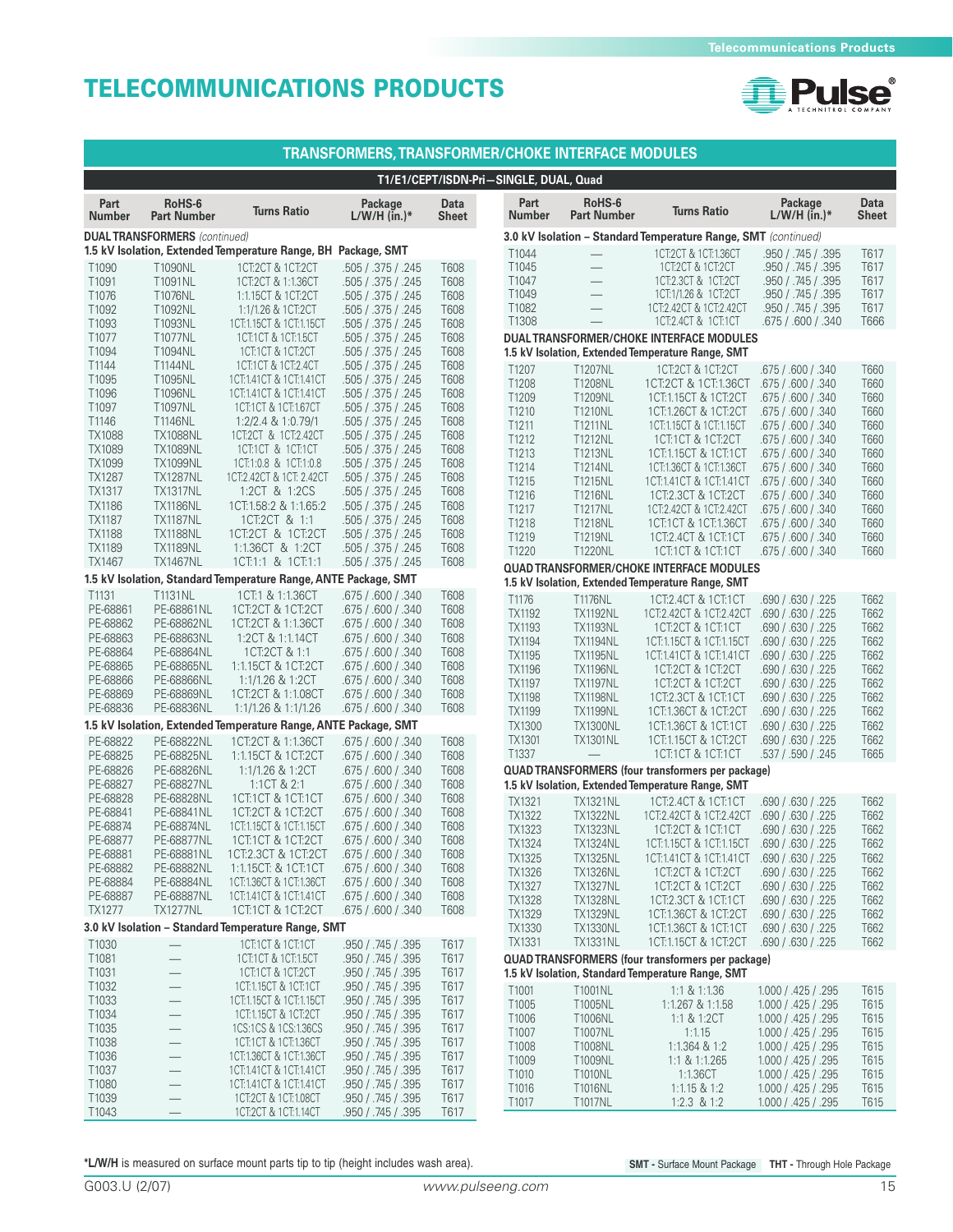

#### **TRANSFORMERS,TRANSFORMER MODULES**

|                                                                                                                                                                                                                    |                                                                                                                                                                                                                                                                                                                                                    | T1/E1/CEPT/ISDN-Pri-Octal                                                                                                                                                                                                                                                                                                                                                                                                                   |                                                                                                                                                                                                                                                                                                                                                                                                                                                                                                                      |                                                                                                                                                                              |
|--------------------------------------------------------------------------------------------------------------------------------------------------------------------------------------------------------------------|----------------------------------------------------------------------------------------------------------------------------------------------------------------------------------------------------------------------------------------------------------------------------------------------------------------------------------------------------|---------------------------------------------------------------------------------------------------------------------------------------------------------------------------------------------------------------------------------------------------------------------------------------------------------------------------------------------------------------------------------------------------------------------------------------------|----------------------------------------------------------------------------------------------------------------------------------------------------------------------------------------------------------------------------------------------------------------------------------------------------------------------------------------------------------------------------------------------------------------------------------------------------------------------------------------------------------------------|------------------------------------------------------------------------------------------------------------------------------------------------------------------------------|
| Part<br><b>Number</b>                                                                                                                                                                                              | RoHS-6<br><b>Part Number</b>                                                                                                                                                                                                                                                                                                                       | <b>Turns Ratio</b><br>ТX<br>RX                                                                                                                                                                                                                                                                                                                                                                                                              | Package<br>$L/W/H$ (in.)*                                                                                                                                                                                                                                                                                                                                                                                                                                                                                            | Data<br>Sheet                                                                                                                                                                |
|                                                                                                                                                                                                                    |                                                                                                                                                                                                                                                                                                                                                    | OCTAL TRANSFORMERS (eight transformers per package)                                                                                                                                                                                                                                                                                                                                                                                         |                                                                                                                                                                                                                                                                                                                                                                                                                                                                                                                      |                                                                                                                                                                              |
| T <sub>1063</sub>                                                                                                                                                                                                  | T1063NL                                                                                                                                                                                                                                                                                                                                            | 1.5 kV Isolation, Standard Temperature Range, SMT<br>1:1.36<br>1:1.36CT                                                                                                                                                                                                                                                                                                                                                                     | 1.125 / 640 / 230                                                                                                                                                                                                                                                                                                                                                                                                                                                                                                    | T622                                                                                                                                                                         |
| T1064<br>T1065<br>T1066<br>T1067<br>T1068<br>T <sub>1069</sub><br>T <sub>1070</sub><br>T <sub>1071</sub><br>T <sub>1072</sub><br>T1073                                                                             | T1064NL<br>T1065NL<br>T1066NL<br>T1067NL<br>T1068NL<br>T1069NL<br>T1070NL<br>T1071NL<br>T1072NL<br>T1073NL                                                                                                                                                                                                                                         | 1:1.14<br>1:1.14CT<br>1:2CT<br>1:2CT<br>1:2CT<br>1:2<br>1:1.36CT<br>1:2CT<br>1:2CT<br>1:1CT<br>1CT:1.41<br>1CT:1.41<br>1:1.15<br>1:2CT<br>1:1/1.26<br>1:2CT<br>1:1.15<br>1:1.15<br>1:2<br>1:2                                                                                                                                                                                                                                               | 1.125 / .640 / .230<br>1.125 / .640 / .230<br>1.125 / .640 / .230<br>1.125/0.640/0.230<br>1.125 / .640 / .230<br>1.125 / .640 / .230<br>1.125 / .640 / .230<br>1.125 / .640 / .230<br>1.125 / .640 / .230<br>1.125 / .640 / .230                                                                                                                                                                                                                                                                                     | T622<br>T622<br>T622<br>T622<br>T622<br>T622<br>T622<br>T622<br>T622<br>T622                                                                                                 |
| T1124<br>T1125<br>T1129<br>T1142<br>T1145<br>T1180<br>T1181<br>T1182<br>T1078                                                                                                                                      | T1124NL<br>T1125NL<br>T1129NL<br>T1142NL<br>T1145NL<br>T1180NL<br><b>T1181NL</b><br>T1182NL<br>T1078NL                                                                                                                                                                                                                                             | 1:2CT<br>1CT:2<br>1:1.70<br>1:1.36CT<br>1:1.36CT<br>1:1CT<br>1:2.4<br>1:1<br>1:2/2.4<br>1:0.79/1<br>1:2.42<br>1:2.42<br>1:2.1CT<br>1:2.1CT<br>1:2.45CT<br>1:2.45CT<br>1:1.08<br>1.08CT:1                                                                                                                                                                                                                                                    | 1.125 / .640 / .230<br>1.125 / .640 / .230<br>1.125/0.640/0.230<br>1.125 / .640 / .230<br>1.125 / .640 / .230<br>1.125/0.640/0.230<br>1.125 / .640 / .230<br>1.125 / .640 / .230<br>1.125 / .640 / .230                                                                                                                                                                                                                                                                                                              | T622<br>T622<br>T622<br>T622<br>T622<br>T622<br>T622<br>T622<br>T622                                                                                                         |
|                                                                                                                                                                                                                    |                                                                                                                                                                                                                                                                                                                                                    | 1.5 kV Isolation, Extended Temperature Range, SMT                                                                                                                                                                                                                                                                                                                                                                                           |                                                                                                                                                                                                                                                                                                                                                                                                                                                                                                                      |                                                                                                                                                                              |
| T1103<br>T1104<br>T <sub>1105</sub><br>T1106<br>T1107<br>T1108<br>T1109<br>T1110<br>T1111                                                                                                                          | T1103NL<br>T1104NL<br>T1105NL<br>T1106NL<br>T1107NL<br><b>T1108NL</b><br>T1109NL<br><b>T1110NL</b><br><b>T1111NL</b>                                                                                                                                                                                                                               | 1:1.36<br>1:1.36CT<br>1:1.14<br>1:1.14CT<br>1:2CT<br>1:2CT<br>1:2CT<br>1:2<br>1:1.36CT<br>1:2CT<br>1:2CT<br>1:1CT<br>1CT:1.41<br>1CT:1.41<br>1:1.15<br>1:2CT<br>1:1/1.26<br>1:2CT                                                                                                                                                                                                                                                           | 1.125 / .640 / .230<br>1.125 / .640 / .230<br>1.125 / .640 / .230<br>1.125 / .640 / .230<br>1.125 / .640 / .230<br>1.125 / .640 / .230<br>1.125 / .640 / .230<br>1.125 / .640 / .230<br>1.125 / .640 / .230                                                                                                                                                                                                                                                                                                          | T622<br>T622<br>T622<br>T622<br>T622<br>T622<br>T622<br>T622<br>T622                                                                                                         |
|                                                                                                                                                                                                                    |                                                                                                                                                                                                                                                                                                                                                    | 1.5 kV Isolation, Standard Temperature Range, SMT                                                                                                                                                                                                                                                                                                                                                                                           |                                                                                                                                                                                                                                                                                                                                                                                                                                                                                                                      |                                                                                                                                                                              |
| T1112<br>T1113<br>T1114<br>T1226<br>T1231<br>TX1262<br>TX1264<br>TX1266<br>TX1292<br>TX1294<br>TX1295<br>TX1298<br>TX1299<br>TX1341<br>TX1342<br>T1343<br>TX1344<br>TX1470<br>TX1472<br>TX1473<br>TX1474<br>TX1471 | <b>T1112NL</b><br><b>T1113NL</b><br><b>T1114NL</b><br>T1226NL<br>T1231NL<br><b>TX1262NL</b><br>TX1264NL<br><b>TX1266NL</b><br><b>TX1292NL</b><br>TX1294NL<br><b>TX1295NL</b><br><b>TX1298NL</b><br>TX1299NL<br><b>TX1341NL</b><br><b>TX1342NL</b><br>T1343NL<br>TX1344NL<br><b>TX1470NL</b><br>TX1472NL<br>TX1473NL<br><b>TX1474NL</b><br>TX1471NL | 1:1.15<br>1:1.15<br>1:2<br>1:2<br>1:2CT<br>1CT:2<br>1:1.5<br>1.41:1<br>1:2.4<br>1:1<br>1:2<br>1:2<br>1:2CT<br>1CT:1.41<br>1:2<br>1:1<br>1:1.36<br>1:1<br>1:1CT<br>1:1CT<br>1:1.26CT<br>1:1.26CT<br>1:1<br>1:1<br>1:2.42<br>1:2.42<br>1:2<br>1:2<br>1:1.15<br>1:1.15<br>1:1.266<br>1:1.266<br>1:2<br>1:1<br>1:1.41<br>1:1.41<br>1: $2.4$<br>1:1<br>1:2<br>1:1<br>1:2.42<br>1:2.42<br>1:1<br>1:1<br>OCTAL TRANSFORMER/CHOKE INTERFACE MODULES | 1.125 / .640 / .230<br>1.125 / .640 / .230<br>1.125 / .640 / .230<br>1.125 / .640 / .230<br>1.125 / .640 / .230<br>1.125 / .640 / .230<br>1.125 / .640 / .230<br>1.125 / .640 / .230<br>1.125 / .640 / .230<br>1.125 / .640 / .230<br>1.125 / .640 / .230<br>1.125 / .640 / .230<br>1.125/0.640/0.230<br>1.000 / .425 / .295<br>1.000 / .425 / .295<br>1.000 / .425 / .295<br>1.000 / .425 / .295<br>1.000 / .425 / .295<br>1.000 / .425 / .295<br>1.000 / .425 / .295<br>1.000 / .425 / .295<br>1.000 / .425 / .295 | T622<br>T622<br>T622<br>T622<br>T622<br>T622<br>T622<br>T622<br>T622<br>T622<br>T622<br>T622<br>T622<br>T671<br>T671<br>T671<br>T671<br>T671<br>T671<br>T671<br>T671<br>T671 |
|                                                                                                                                                                                                                    |                                                                                                                                                                                                                                                                                                                                                    | 1.5 kV Isolation, Extended Temperature Range, SMT                                                                                                                                                                                                                                                                                                                                                                                           |                                                                                                                                                                                                                                                                                                                                                                                                                                                                                                                      |                                                                                                                                                                              |
| TX1263<br>TX1267                                                                                                                                                                                                   | <b>TX1263NL</b><br><b>TX1267NL</b>                                                                                                                                                                                                                                                                                                                 | 1:2<br>1:2<br>1:2<br>1:1                                                                                                                                                                                                                                                                                                                                                                                                                    | 1.125 / .640 / .285<br>1.125 / .640 / .285                                                                                                                                                                                                                                                                                                                                                                                                                                                                           | T682<br>T682                                                                                                                                                                 |
|                                                                                                                                                                                                                    |                                                                                                                                                                                                                                                                                                                                                    | SONET/SDH (STM-1/E4/CMI)                                                                                                                                                                                                                                                                                                                                                                                                                    |                                                                                                                                                                                                                                                                                                                                                                                                                                                                                                                      |                                                                                                                                                                              |
| Part<br>Number                                                                                                                                                                                                     | <b>Turns</b><br>Ratio                                                                                                                                                                                                                                                                                                                              | <b>Primary Inductance</b><br>OCL (µH MIN)                                                                                                                                                                                                                                                                                                                                                                                                   | Package<br>$L/W/H$ (in.) <sup>1</sup>                                                                                                                                                                                                                                                                                                                                                                                                                                                                                | Data<br>Sheet                                                                                                                                                                |
| <b>DUAL, SMT</b>                                                                                                                                                                                                   |                                                                                                                                                                                                                                                                                                                                                    |                                                                                                                                                                                                                                                                                                                                                                                                                                             |                                                                                                                                                                                                                                                                                                                                                                                                                                                                                                                      |                                                                                                                                                                              |
| A7802<br>ST6200QNL                                                                                                                                                                                                 | 1:1<br>1CT:1CT                                                                                                                                                                                                                                                                                                                                     | 42<br>28                                                                                                                                                                                                                                                                                                                                                                                                                                    | .500 / .295 / .220<br>.455 / .375 / .225                                                                                                                                                                                                                                                                                                                                                                                                                                                                             | A103<br>T692                                                                                                                                                                 |

**1. SOIC** = 50 mil pitch leads. Length and width are MAX package dimensions. Height dimensions include the wash area.

|                                                                                              |                                                                                 |                                                                                | <b>T1/E1 Protection Modules</b>                                                                                    |                                                                                                                                                                              |  |                                                              |  |  |
|----------------------------------------------------------------------------------------------|---------------------------------------------------------------------------------|--------------------------------------------------------------------------------|--------------------------------------------------------------------------------------------------------------------|------------------------------------------------------------------------------------------------------------------------------------------------------------------------------|--|--------------------------------------------------------------|--|--|
| Part<br><b>Number</b>                                                                        | Turns<br>Ratio                                                                  |                                                                                | <b>Primary Inductance</b><br>OCL (µH MIN)                                                                          | Package<br>$L/W/H$ (in.)*                                                                                                                                                    |  | Data<br><b>Sheet</b>                                         |  |  |
|                                                                                              | ТX                                                                              | RX                                                                             | <b>OCTAL TRANSFORMER MODULES, 1.5 kV Isolation</b><br><b>Extended Temperature Range, Line Side Protection, SMT</b> |                                                                                                                                                                              |  |                                                              |  |  |
| T9030<br>TX9031<br>TX9032<br>TX9033                                                          | 1CT:2<br>1CT:2.4<br>1CT:1<br>1CT:1.14<br><b>IC Side Protection, SMT</b>         | 1CT:1<br>1:1CT<br>1:1CT<br>1.14:1CT                                            | 1.2<br>1.2<br>1.2<br>1.2                                                                                           | 1.255 / .852 / .305<br>1.255 / .852 / .305<br>1.255 / .852 / .305<br>1.255 / .852 / .305                                                                                     |  | T656<br>T670<br>T680<br>T680                                 |  |  |
| T9021<br>TX9020<br>TX9022<br>TX9023<br>TX9025<br>TX9027                                      | 1:2.42<br>1:2.42<br>1:2.42<br>1:2<br>1:2CT<br>1:2                               | 1:2.42<br>1:2.42<br>1:2.42<br>1:2<br>1:2<br>1:2                                | .6<br>1.2<br>1.2<br>1.2<br>1.2<br>1.2                                                                              | 1.125 / .640 / .285<br>1.125 / .640 / .285<br>1.125 / .640 / .285<br>1.125 / .640 / .285<br>1.125 / .640 / .285<br>1.125 / .640 / .285                                       |  | T657<br>T677<br>T677<br>T674<br>T686<br>T691                 |  |  |
|                                                                                              |                                                                                 |                                                                                |                                                                                                                    |                                                                                                                                                                              |  |                                                              |  |  |
| THT                                                                                          | <b>SINGLE TRANSFORMERS</b>                                                      |                                                                                | T3/DS3/E3/STS-1-Single, Dual, Six Octal, Twelve                                                                    |                                                                                                                                                                              |  |                                                              |  |  |
| PE-68629<br>PE-65966<br>PE-65663<br>PE-65969<br>PE-65664<br>PE-68630<br>PE-65779<br>PE-65856 |                                                                                 | 1:1<br>1:1<br>1:1<br>1:2CT<br>1:2CT<br>1:2CT<br>1:4CT<br>1:1.73CT              | 40<br>40<br>40<br>19<br>35<br>19<br>200<br>50                                                                      | .350 / .500 / .250<br>.300 / .280 / .250<br>.300 / .400 / .250<br>.300 / .280 / .250<br>.300 / .400 / .250<br>.350 / .500 / .250<br>.300 / .400 / .250<br>.300 / .280 / .250 |  | T606<br>T606<br>T606<br>T606<br>T606<br>T606<br>T606<br>T606 |  |  |
| SMT                                                                                          |                                                                                 |                                                                                |                                                                                                                    |                                                                                                                                                                              |  |                                                              |  |  |
| PE-65967<br>PE-65662<br>PE-65968<br>PE-65661                                                 |                                                                                 | 1:1<br>1:1<br>1:2CT<br>1:2CT                                                   | 40<br>45<br>19<br>35                                                                                               | .300 / .390 / .250<br>.300 / .420 / .200<br>.300 / .390 / .250<br>.300 / .420 / .200                                                                                         |  | T606<br>T606<br>T606<br>T606                                 |  |  |
|                                                                                              | SMT, Extended Temperature Range                                                 |                                                                                |                                                                                                                    |                                                                                                                                                                              |  |                                                              |  |  |
| T3001<br>T3002<br>T3011<br>T3012<br>T3027<br>T3029                                           |                                                                                 | 1:1<br>1:2CT<br>1:1<br>1:2CT<br>1CT:1CT<br>1:1.15CT                            | 100<br>40<br>100<br>40<br>40<br>40                                                                                 | .300 / .390 / .250<br>.300 / .390 / .250<br>.300 / .390 / .250<br>.300 / .390 / .250<br>.300 / .390 / .250<br>.300 / .390 / .250                                             |  | T619<br>T619<br>T619<br>T619<br>T619<br>T619                 |  |  |
|                                                                                              | DUAL TRANSFORMERS,<br><b>SMT, Extended Temperature Range</b>                    |                                                                                |                                                                                                                    |                                                                                                                                                                              |  |                                                              |  |  |
| T3020<br>T3021<br>T3023<br>TX3025<br>TX3026                                                  |                                                                                 | 1:2CT & 1:1<br>1:2CT & 1:2CT<br>$1:1 \& 1:1$<br>1 CT:1 CT & 1:1<br>1:2CT & 1:1 | 40 & 100<br>100 & 100<br>40 & 40<br>100 & 100<br>100 & 100                                                         | .505 / .375 / .245<br>.505 / .375 / .245<br>.505 / .375 / .245<br>.505 / .375 / .245<br>505 / .375 / .245                                                                    |  | T655<br>T655<br>T655<br>T655<br>T655                         |  |  |
|                                                                                              | <b>SIX TRANSFORMERS (Triple Port)</b><br><b>SMT, Extended Temperature Range</b> |                                                                                |                                                                                                                    |                                                                                                                                                                              |  |                                                              |  |  |
| TX3036                                                                                       |                                                                                 | 1:1                                                                            | 100                                                                                                                | .537 / .510 / .226                                                                                                                                                           |  | T672                                                         |  |  |
| SMT                                                                                          | <b>OCTAL TRANSFORMERS (Quad Port)</b>                                           |                                                                                |                                                                                                                    |                                                                                                                                                                              |  |                                                              |  |  |
| TX3042<br>TX3045<br>TX3047<br>T3048<br>T3049                                                 |                                                                                 | 1:1 & 1:2CT<br>$1:1 \& 1:2$<br>1:1<br>1:1<br>1:2                               | 40<br>40<br>40<br>40<br>19                                                                                         | 1.125 / .640 / .230<br>1.000 / .425 / .295<br>1.000 / .425 / .295<br>1.000 / .425 / .295<br>1.000 / .425 / .295                                                              |  | T690<br>T663<br>T663<br>T663<br>T663                         |  |  |
|                                                                                              | <b>TWELVE TRANSFORMERS (Six Port)</b><br><b>SMT, Extended Temperature Range</b> |                                                                                |                                                                                                                    |                                                                                                                                                                              |  |                                                              |  |  |

**SMT -** Surface Mount Package **THT -** Through Hole Package

**\*L/W/H** is measured on surface mount parts tip to tip (height includes wash area).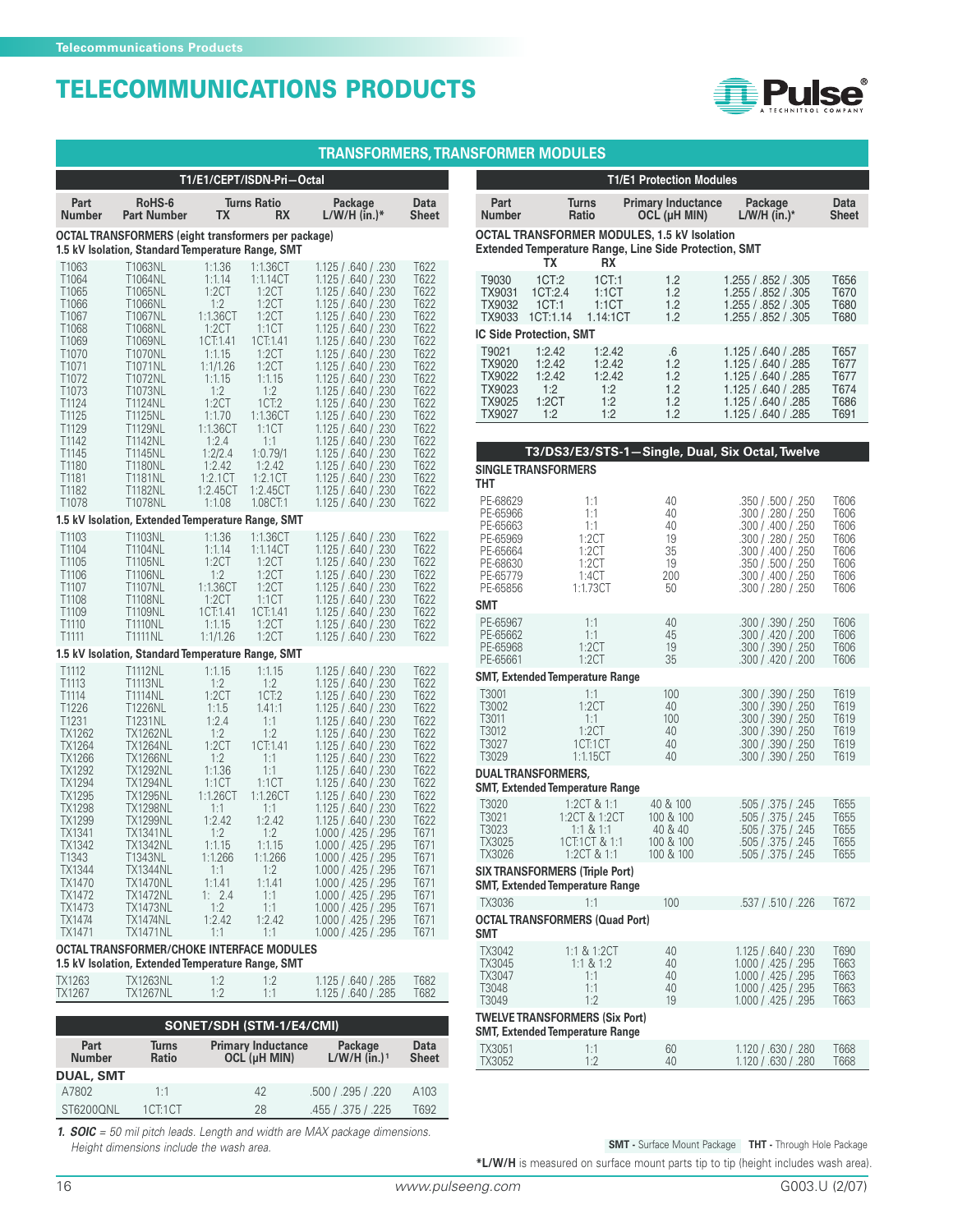

|                                                                      | <b>TRANSFORMERS, TRANSFORMER MODULES</b>                 |                                                                                         |                                                          |                                                                                      |                                                                                                                           |                                                      |                                                    |                                                                                                       |  |  |
|----------------------------------------------------------------------|----------------------------------------------------------|-----------------------------------------------------------------------------------------|----------------------------------------------------------|--------------------------------------------------------------------------------------|---------------------------------------------------------------------------------------------------------------------------|------------------------------------------------------|----------------------------------------------------|-------------------------------------------------------------------------------------------------------|--|--|
|                                                                      | <b>ISDN S-Int</b><br><b>ISDN U-Interface<sup>1</sup></b> |                                                                                         |                                                          |                                                                                      |                                                                                                                           |                                                      |                                                    |                                                                                                       |  |  |
|                                                                      | <b>Part Number</b>                                       |                                                                                         | Turns                                                    | <b>OCL</b><br><b>Line Side</b>                                                       | Package                                                                                                                   | <b>Data</b>                                          | Part<br><b>Number</b>                              | <b>Turns</b><br><b>Ratio</b>                                                                          |  |  |
| $1.5 - 2.0$ kV                                                       | $2.5$ kV                                                 | 3 kV                                                                                    | <b>Ratio</b>                                             | $(mH$ MIN $)$                                                                        | $L/W/H$ (in.)*                                                                                                            | <b>Sheet</b>                                         |                                                    | <b>DUAL TRANSFORMER</b>                                                                               |  |  |
| <b>THT</b>                                                           |                                                          |                                                                                         |                                                          |                                                                                      |                                                                                                                           |                                                      | Low Profile, SMT                                   |                                                                                                       |  |  |
| PE-65575<br>PE-65578<br>PE-65579<br>PE-65581<br>PE-65583<br>PE-65584 | PE-68631<br>PE-68681                                     | PE-68669<br>$\hspace{0.1mm}-\hspace{0.1mm}$<br>$\overbrace{\phantom{1232211}}$          | 1.65:1<br>1.32:1<br>2.00:1<br>1.50:1<br>1.50:1<br>1.50:1 | $13.0 - 18.0$<br>$7.0 - 8.3$<br>$25.5 - 28.5$<br>14.2-15.8<br>25.6-28.4<br>25.6-28.4 | 1.100/.750 / .430<br>1.100/.750 / .430<br>1.100/ .950 / .450<br>1.100/.950 / .450<br>1.100/.950 / 450<br>1.100/.950 / 450 | T603<br>T603<br>T603<br>T603<br>T603<br>T603<br>T603 | T5005<br>T5006<br>T5007<br>T5008<br>T5009<br>T5010 | $1:2.5 \& 1:2.5$<br>$1:2 \& 1:2$<br>$1:2 \& 1:2$<br>$1:1 \& 1:1$<br>$1:1 \& 1:2$<br>$1:1.8$ & $1:1.8$ |  |  |
| PE-68628<br>T4008<br>PT4084                                          | PE-68668                                                 | $\overline{\phantom{0}}$<br>$\overbrace{\phantom{1232211}}$<br>$\overline{\phantom{m}}$ | 1.25:1<br>1.50:1<br>1:0.75:0.75                          | 26.5-29.5<br>73.0-98.0<br>85.0                                                       | 1.100/.950 / 450<br>1.050/.900/1.050<br>.800 /1.020/ .675                                                                 | T616<br>PT4084                                       |                                                    | <b>SINGLE TRANFORMER</b><br><b>Reinforced Insulation per</b>                                          |  |  |
| PT5031<br>PT5062<br>PT5065                                           |                                                          | $\overline{\phantom{m}}$                                                                | 1:1.25<br>1:1.6CT<br>1:1.33CT                            | 14.5<br>27.0<br>27.0                                                                 | .800 /1.020/ .675<br>.800 /1.020/ .675<br>.800 /1.020/ .675                                                               | PT5031<br>PT5062<br>PT5065                           | PE-68992<br>PE-68993<br>PE-68995                   | 1:2CT<br>1:1<br>1:2                                                                                   |  |  |
| T4022                                                                |                                                          |                                                                                         | 1.6CS:1CT                                                | 8.41-2.60                                                                            | .760 / .870 / .450                                                                                                        | T625                                                 | PE-68998                                           | 1:2.5                                                                                                 |  |  |

**1. Echo** Cancellation Hybrid units **PE-36005** and **PE-36005W** are also available.

| Part          | Turns          | <b>Primary Inductance</b> | Package            | Data         |
|---------------|----------------|---------------------------|--------------------|--------------|
| <b>Number</b> | <b>Ratio</b>   | OCL (mH MIN)              | $L/W/H$ (in.)*     | <b>Sheet</b> |
| <b>SMT</b>    |                |                           |                    |              |
| T4001         | 1.25:1         | $26.5 - 30.0$             | .760 / .870 / .500 | T614         |
| T4002         | 1.65:1         | $15.0 - 18.0$             | .760 / .870 / .500 | T614         |
| T4004         | 1.50:1         | $25.6 - 28.4$             | .760 / .870 / .500 | T614         |
| T4006         | $1.50 \cdot 1$ | $14.2 - 15.8$             | .760 / .870 / .500 | T614         |
| T4031         | 1.65CS:1CT     | $13.0 - 18.0$             | .695 / .530 / .485 | T624         |
| T4032         | 1.25CS:1CT     | $11.9 - 16.1$             | .695 / .530 / .485 | T624         |
| T4033         | 1.25CS:1CT     | $26.6 - 29.4$             | .695 / .530 / .485 | T624         |
| T4043         | 2CS:1CS        | $13.5 - 16.5$             | .695 / .530 / .485 | T624         |
| T4067         | $132CS-1$      | $75 - 83$                 | .695 / .530 / .485 | T624         |

**1. Echo** Cancellation Hybrid units **PE-36005** and **PE-36005W** are also available.

|                                                                                                                                                              | <b>ISDN S-Interface - Single, Dual</b>                                                                                            |                                                                                                       |                                                                                                                                                                                                                                                |                                                                                      |  |  |  |  |
|--------------------------------------------------------------------------------------------------------------------------------------------------------------|-----------------------------------------------------------------------------------------------------------------------------------|-------------------------------------------------------------------------------------------------------|------------------------------------------------------------------------------------------------------------------------------------------------------------------------------------------------------------------------------------------------|--------------------------------------------------------------------------------------|--|--|--|--|
| Part<br><b>Number</b>                                                                                                                                        | <b>Turns</b><br><b>Ratio</b>                                                                                                      | <b>Primary Inductance</b><br>OCL (mH MIN)                                                             | Package<br>$L/W/H$ (in.)*                                                                                                                                                                                                                      | <b>Data</b><br><b>Sheet</b>                                                          |  |  |  |  |
| <b>PCMCIA Type 2, SMT</b>                                                                                                                                    |                                                                                                                                   | SINGLE TRANSFORMERS, 1.5 kV ISOLATION                                                                 |                                                                                                                                                                                                                                                |                                                                                      |  |  |  |  |
| T5002<br>T <sub>5003</sub><br>T5004                                                                                                                          | 1:1<br>1.2<br>1:2.5                                                                                                               | 22<br>22<br>22                                                                                        | .492 / .670 / .167<br>.492 / .670 / .167<br>.492 / .670 / .167                                                                                                                                                                                 | T631<br>T631<br>T631                                                                 |  |  |  |  |
|                                                                                                                                                              |                                                                                                                                   | SINGLE TRANSFORMERS, 2.0 kV ISOLATION                                                                 |                                                                                                                                                                                                                                                |                                                                                      |  |  |  |  |
| тнт<br>PE-64993<br>PE-64994<br>PE-64995<br>PE-64996<br>PE-64998<br>PE-64999<br>тнт<br>PE-65492<br>PE-65493<br>PE-65495<br>PE-65498<br>PE-65499<br><b>SMT</b> | $1 - 1$<br>1:1.8<br>1.2<br>1:2.5<br>1:2.5<br>1:2<br>$1:1 \& 1:2$<br>$1:1 \& 1:1$<br>$1:2 \& 1:2$<br>1:2.5 & 1:2.5<br>$1:2 \& 1:2$ | 22<br>22<br>22<br>22<br>22<br>22<br>DUAL TRANSFORMERS, 2.0 kV ISOLATION<br>22<br>22<br>22<br>22<br>22 | .560 / .560 / .400<br>.560 / .560 / .400<br>.560 / .560 / .400<br>.560 / .560 / .400<br>.560 / .560 / .400<br>.560 / .560 / .400<br>.920 / .560 / .400<br>.920 / .560 / .400<br>.920 / .560 / .400<br>.920 / .560 / .400<br>.920 / .560 / .400 | T604<br>T604<br>T604<br>T604<br>T604<br>T604<br>T604<br>T604<br>T604<br>T604<br>T604 |  |  |  |  |
| PE-65792<br>PE-65793<br>PE-65795<br>PE-65798<br>PE-65799<br>ST5048<br>ST5069                                                                                 | $1:1 \& 1:2$<br>$1:1 \& 1:1$<br>$1:2 \& 1:2$<br>$1:2.5$ & $1:2.5$<br>$1:2 \& 1:2$<br>1CS:2.5CS & 1CS:2.5CS<br>1CS:2CS & 1CS:2CS   | 22<br>22<br>22<br>22<br>22<br>22<br>22                                                                | .950 / .720 / .390<br>.950 / .720 / .390<br>.950 / .720 / .390<br>.950 / .720 / .390<br>.950 / .720 / .390<br>.987 / .575 / .340<br>.987 / .575 / .340                                                                                         | T604<br>T604<br>T604<br>T604<br>T604<br>ST5048<br>ST5069                             |  |  |  |  |

|                         | <b>ISDN S-Interface - Single, Dual (continued)</b> |                                                        |                    |              |  |  |  |  |
|-------------------------|----------------------------------------------------|--------------------------------------------------------|--------------------|--------------|--|--|--|--|
| Part                    | <b>Turns</b>                                       | <b>Primary Inductance</b>                              | Package            | Data         |  |  |  |  |
| <b>Number</b>           | Ratio                                              | <b>OCL (mH MIN)</b>                                    | $L/W/H$ (in.)*     | <b>Sheet</b> |  |  |  |  |
| <b>Low Profile, SMT</b> |                                                    | <b>DUAL TRANSFORMERS, 2.0 kV ISOLATION</b> (continued) |                    |              |  |  |  |  |
| T5005                   | $1:2.5 \& 1:2.5$                                   | 22                                                     | .950 / .720 / .295 | T613         |  |  |  |  |
| T5006                   | $1:2 \& 1:2$                                       | 22                                                     | .950 / .720 / .295 | T613         |  |  |  |  |
| T5007                   | $1:2 \& 1:2$                                       | 22                                                     | .950 / .720 / .295 | T613         |  |  |  |  |
| T5008                   | $1:1 \& 1:1$                                       | 22                                                     | .950 / .720 / .295 | T613         |  |  |  |  |
| T <sub>5009</sub>       | $1:1 \& 1:2$                                       | 22                                                     | .950 / .720 / .295 | T613         |  |  |  |  |
| T <sub>5010</sub>       | $1:1.8$ & $1:1.8$                                  | 22                                                     | .950 / .720 / .295 | T613         |  |  |  |  |
|                         | <b>Reinforced Insulation per IEC 950, THT</b>      | SINGLE TRANFORMERS, 3.0 kV ISOLATION                   |                    |              |  |  |  |  |
| PE-68992                | 1:2CT                                              | 22                                                     | .750 / .750 / .500 | T604         |  |  |  |  |
| PE-68993                | 1:1                                                | 22                                                     | .750 / .750 / .500 | T604         |  |  |  |  |
| PE-68995                | 1:2                                                | 22                                                     | .750 / .750 / .500 | T604         |  |  |  |  |
| PE-68998                | 1:2.5                                              | 22                                                     | .750 / .750 / .500 | T604         |  |  |  |  |
| PE-68999                | 1.2                                                | 22                                                     | .750 / .750 / .500 | T604         |  |  |  |  |
| T5035                   | 1CT:2CT                                            | 30                                                     | .578 / .648 / .565 | T636         |  |  |  |  |

#### **DUAL TRANSFORMERS, 3.0 kV ISOLATION**

**SMT**

| T5042   | $1:2 \& 1:2$      | 22 | 1.092 / .726 / .430 | T638 |
|---------|-------------------|----|---------------------|------|
| T5043 I | $1:2.5$ & $1:2.5$ | 22 | 1.092 / .726 / .430 | T638 |
|         |                   |    |                     |      |

| <b>ISDN S-Interface Modules, Transformer &amp; Choke</b> |                       |                              |                                          |            |                           |                      |
|----------------------------------------------------------|-----------------------|------------------------------|------------------------------------------|------------|---------------------------|----------------------|
|                                                          | Part<br><b>Number</b> | <b>Turns</b><br><b>Ratio</b> | Pri. Inductance<br>OCL (mH MIN) (mH MIN) | <b>OCL</b> | Package<br>$L/W/H$ (in.)* | Data<br><b>Sheet</b> |
|                                                          |                       |                              | Transformer                              | Choke      |                           |                      |
|                                                          | THT                   |                              |                                          |            |                           |                      |
|                                                          | T <sub>5011</sub>     | 1CT1CT & 1CT1CT              | 30                                       | 4.70       | 1.150 / .420 / .590       | T632                 |
|                                                          | T <sub>5012</sub>     | 1CT:2CT & 1CT:2CT            | 30                                       | 4.70       | 1.150 / .420 / .590       | T632                 |
|                                                          | T <sub>5013</sub>     | 1CT:2.5CT & 1CT:2.5CT        | 30                                       | 4.70       | 1.150 / .420 / .590       | T632                 |
|                                                          | T <sub>5015</sub>     | 1:2CT & 1:2CT                | 30                                       | 4.70       | 1.150 / 420 / 590         | T632                 |
|                                                          | <b>SMT</b>            |                              |                                          |            |                           |                      |
|                                                          | T5034                 | 1CT:2CT & 1CT:2CT            | 30                                       | 4.70       | 1.170 / .660 / .320       | T635                 |
|                                                          | T <sub>5037</sub>     | 1CT:2.5CT & 1CT:2.5CT        | 30                                       | 4.70       | 1.170 / 660 / 320         | T635                 |
|                                                          | T5038                 | 1CT:2CT & 1CT:2CT            | 30                                       | 0.47       | 1.170 / .660 / .320       | T635                 |
|                                                          | T <sub>5039</sub>     | 1CT2 5CT & 1CT2 5CT          | 30                                       | 0.47       | 1.170 / 660 / 320         | T635                 |
|                                                          | ST5201                | 1CS:2CS & 1CS:2CS            | 22                                       | 0.42       | .987 / .575 / .340 ST5201 |                      |
|                                                          | T <sub>5049</sub>     | 1CT1CT & 1CT1CT              | 30                                       | 4.70       | 1.170 / .660 / .320       | T635                 |

| Echelon <sup>®</sup> & Digital Audio, Single        |                                      |                                           |                                                                                      |                              |  |  |  |
|-----------------------------------------------------|--------------------------------------|-------------------------------------------|--------------------------------------------------------------------------------------|------------------------------|--|--|--|
| Part<br><b>Number</b>                               | <b>Turns</b><br><b>Ratio</b>         | <b>Primary Inductance</b><br>OCL (mH MIN) | Package<br>$L/W/H$ (in.)*                                                            | Data<br><b>Sheet</b>         |  |  |  |
| тнт                                                 |                                      |                                           |                                                                                      |                              |  |  |  |
| T6074 <sup>1</sup><br>T6075<br>PE-65948<br>PE-65612 | 1:1<br>1:1<br>$1C$ $T:1C$ $T$<br>1:1 | .225<br>.225<br>$3.5 - 6.5$<br>2.5        | .350 / .500 / .250<br>.350 / .500 / .250<br>.350 / .500 / .250<br>.350 / .500 / .250 | T688<br>T688<br>T602<br>T601 |  |  |  |
| <b>SMT</b>                                          |                                      |                                           |                                                                                      |                              |  |  |  |
| PE-65848<br>PE-65812                                | 1CS:1CS<br>1:1                       | $3.5 - 6.5$<br>2.5                        | .480 / .600 / .340<br>.480 / .600 / .340                                             | T602<br>T601                 |  |  |  |
| 1. With shield                                      |                                      |                                           |                                                                                      |                              |  |  |  |
|                                                     |                                      | <b>DDS / Switched 56</b>                  |                                                                                      |                              |  |  |  |
| <b>SMT</b>                                          |                                      |                                           |                                                                                      |                              |  |  |  |
| T7002<br>T7006                                      | 1CT:1CT<br>1CT:1CT                   | 40<br>40                                  | .530 / .695 / .485<br>.410 / .525 / .365                                             | T629<br>T629                 |  |  |  |
|                                                     |                                      | <b>Audio / Voice Band</b>                 |                                                                                      |                              |  |  |  |
| <b>SMT</b>                                          |                                      | <b>Isolation Voltage</b>                  |                                                                                      |                              |  |  |  |
| T6003                                               | 1:1                                  | 1500                                      | .530 / .695 / .485                                                                   | T628                         |  |  |  |

**SMT -** Surface Mount Package **THT -** Through Hole Package

**\*L/W/H** is measured on surface mount parts tip to tip (height includes wash area).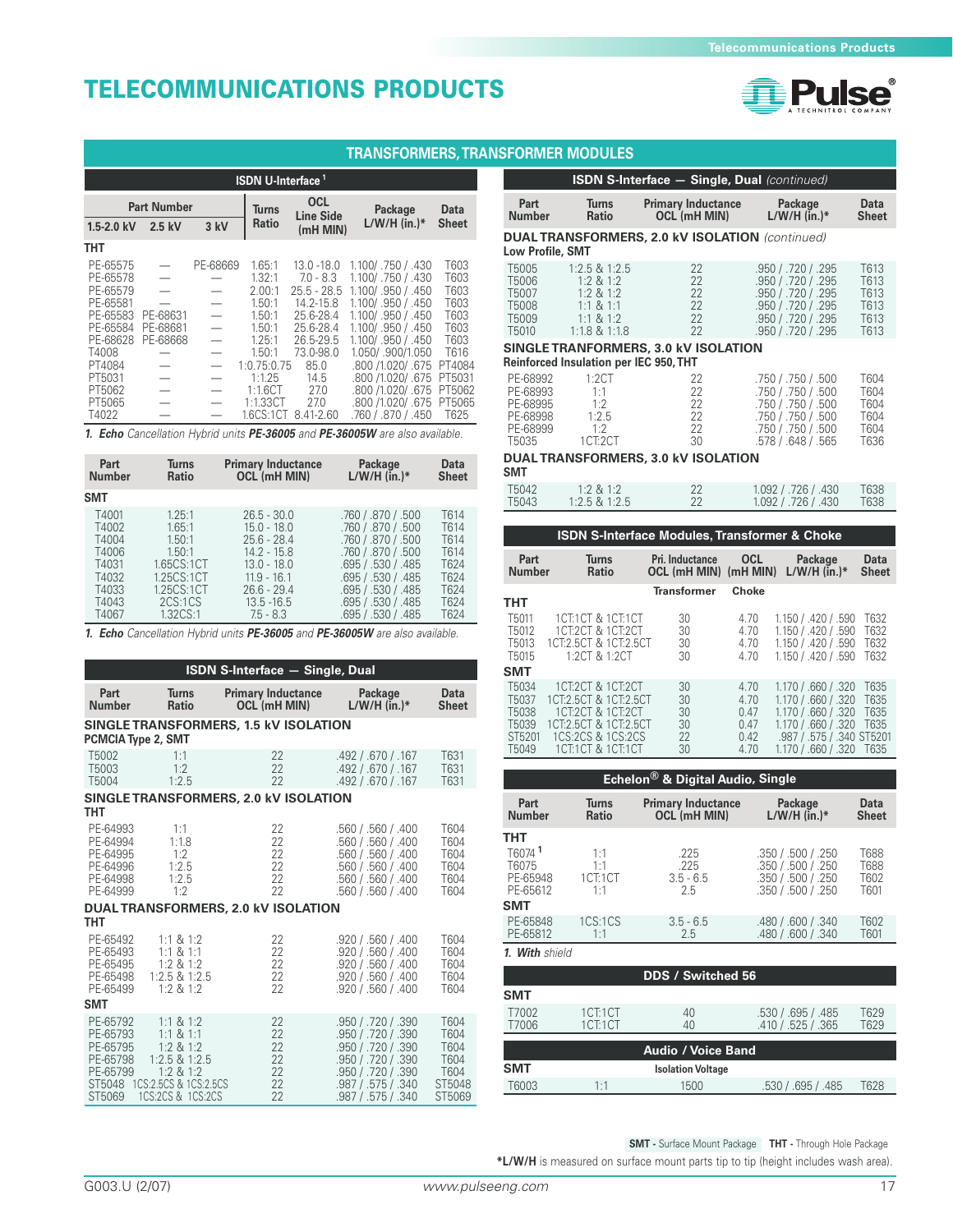

#### **THT SMT THT SMT Alcatel** (Microelectronics)  $MTC20276$   $T4043$   $-$ **AKM** AK5204 T4022 — — — — — **Infineon Technologies** (Siemens)<br>PEB 2091 PT5031 PEB 2091 PT5031 T4031 PE-65575 T4002 — PE-68669 PEB 8091/8191 — T4031 PE-65575 T4002 — PE-68669 PEB 2090/20901 – T4067 PE-65578 – – – –<br>PEB 24902/11 – T4031 PE-65575 T4002 – PE-68669<br>PSB 21910/11 – T4031 PE-65575 T4002 – PE-68669 PEB 24902/11 — T4031 PE-65575 T4002 — PE-68669 PSB 21910/11 — T4031 PE-65575 T4002 — PE-68669 PEB 2491 — T4032 — — — — PEB 20901 — T4067 PE-65578 — — — PEB 2095 — — — — — — PSB 2196 — — — — — — **Lucent Technologies** T7234 PT4084 — T4008 — — — **Motorola** MC145472 — — PE-65579<br>MC145572 PT5062 T4033 PE-686281 MC145572 PT5062 T4033 PE-68628**<sup>1</sup>** T4001**<sup>2</sup>** PE-68668 — **National Semiconductor** TP3410 PT5065 — PE-65583 — PE-68631 — PE-65584 **Thomson ISDN U-Interface IC Manufacturer/ Recommended Transformer IC Part Number 1.5 kV 2 kV 2.5 kV 3 kV IC CROSS REFERENCE**

PE-65581 T4006 PE-68631 —

|                        |                                                            | Echelon <sup>®</sup> & Digital Audio |                                                 |  |  |  |  |  |
|------------------------|------------------------------------------------------------|--------------------------------------|-------------------------------------------------|--|--|--|--|--|
| <b>IC Manufacturer</b> | <b>IC Part Number</b>                                      | <b>Single</b>                        |                                                 |  |  |  |  |  |
|                        |                                                            | <b>SMT</b>                           | <b>THT</b>                                      |  |  |  |  |  |
| Echelon <sup>®</sup>   | 3120™ 1.25 Mbps<br>3150™ 1.25 Mbps                         | PE-65848<br>PE-65848                 | PE-65948<br>PE-65948                            |  |  |  |  |  |
| <b>AKM</b>             | AK4101<br>AK4102<br>AK4103                                 | PE-65812<br>PE-65812<br>PE-65812     | PE-65612<br>PE-65612<br>PE-65612                |  |  |  |  |  |
| <b>Cirrus Logic</b>    | CS8401/2/3/4<br>CS8405/8415<br>CS8413/14/27<br>CS8406/8416 | PE-65812<br>PE-65812<br>PE-65812     | PE-65612<br>PE-65612<br>PE-65612<br>T6074/T6075 |  |  |  |  |  |
| <b>Realtek</b>         | ALS300+                                                    | PE-65812                             | PE-65612                                        |  |  |  |  |  |

| <b>DDS/Switched 56</b> |                      |                                                   |  |  |  |  |  |  |  |
|------------------------|----------------------|---------------------------------------------------|--|--|--|--|--|--|--|
| <b>IC Manufacturer</b> | IC Part Number       | <b>Recommended Transformer</b><br><b>Dual SMT</b> |  |  |  |  |  |  |  |
| Intel<br>Intel         | I XT 441<br>I XT 441 | T7002<br>T7006                                    |  |  |  |  |  |  |  |

| SONET/SDH (STM-1/E4/CMI) DUAL TRANSFORMERS |                                  |                                                     |  |  |  |  |  |  |  |
|--------------------------------------------|----------------------------------|-----------------------------------------------------|--|--|--|--|--|--|--|
| <b>IC Manufacturer</b>                     | <b>IC Part Number</b>            | <b>Recommended Transformer</b><br><b>Single SMT</b> |  |  |  |  |  |  |  |
| AMCC<br>Intel                              | S3015, S3016, S3031B<br>I XT6155 | A7802<br>ST6200ONL                                  |  |  |  |  |  |  |  |

**1. Small package** for North American applications available.

See **T618** data sheet.

**2. Suitable** for use in North America only.

| <b>ISDN S-Interface</b>                                                                                                                   |                                                                                                          |                                              |                                              |                                                                                              |                                                             |                                                                            |                                  |                                                       |  |  |  |
|-------------------------------------------------------------------------------------------------------------------------------------------|----------------------------------------------------------------------------------------------------------|----------------------------------------------|----------------------------------------------|----------------------------------------------------------------------------------------------|-------------------------------------------------------------|----------------------------------------------------------------------------|----------------------------------|-------------------------------------------------------|--|--|--|
| IC Manufacturer/                                                                                                                          | <b>Dual SMT</b>                                                                                          | <b>Single THT</b>                            | <b>Dual THT</b>                              | <b>Dual SMT Module</b><br>1.5kVRMS                                                           | THT Module w/<br><b>Choke 1.5kVRMS</b>                      | <b>Single THT</b><br><b>3kVRMS</b>                                         | <b>Dual SMT</b><br><b>3kVRMS</b> | <b>PCMCIA</b>                                         |  |  |  |
| <b>Part Number</b>                                                                                                                        | TX & RX                                                                                                  | TX & RX                                      | TX & RX                                      | TX & RX                                                                                      | TX & RX                                                     | TX & RX                                                                    | TX & RX                          | TX & RX                                               |  |  |  |
| <b>Alcatel</b> (Microelectronics)<br>PE-65795/T5007 "/ST5069<br>MTC2072, MTC20172<br>MTC20276/77<br>PE-65795/T5007 "/ST5069<br><b>AMD</b> |                                                                                                          | PE-64995<br>PE-64995                         | PE-65495<br>PE-65495                         | T5034/T5038/ST5201<br>T5034/T5038/ST5201                                                     | T5015/T5012<br>T5015/T5012                                  | PE-68995/T5035<br>PE-68995/T5035                                           | T5042<br>T5042                   | T5003<br>T5003                                        |  |  |  |
| AM79C30/32                                                                                                                                | PE-65799/T5006 <sup>LP</sup>                                                                             | PE-64999                                     | PE-65499                                     | T5034/T5038/ST5201                                                                           | T5015/T5012                                                 | PE-68995/T5035                                                             | T5042                            | T5003                                                 |  |  |  |
| <b>Cologne Chip Design</b><br>HFC-SXX                                                                                                     | PE-65795/T5007 P/ST5069                                                                                  | PE-64995                                     | PE-65495                                     | T5034/T5038/ST5201                                                                           | T5015/T5012                                                 | PE-68999/T5035                                                             | T5042                            | T5003                                                 |  |  |  |
| <b>Infineon Technologies (Siemens)</b>                                                                                                    |                                                                                                          |                                              |                                              |                                                                                              |                                                             |                                                                            |                                  |                                                       |  |  |  |
| PEB2080/81/84/85/86<br>PSB2115/86<br>PSB21381/82/83/84<br>PEB3018/86.PSB3186<br>PEB8090/91, PEB8190/91                                    | PE-65795/T5007 "/ST5069<br>PE-65795/T5007 P/ST5069<br>PE-65793/T5008 "/ST5048<br>PE-65793/T5008 P/ST5048 | PE-64995<br>PE-64995<br>PE-64993<br>PE-64993 | PE-65495<br>PE-65495<br>PE-65493<br>PE-65493 | T5034/T5038/ST5201<br>T5034/T5038/ST5201<br>T5049<br>T <sub>5049</sub><br>T5034/T5038/ST5201 | T5015/T5012<br>T5015/T5012<br>T5011<br>T5011<br>T5015/T5012 | PE-68995/T5035<br>PE-68995/T5035<br>PE-68993<br>PE-68993<br>PE-68995/T5035 | T5042<br>T5042<br>T5042          | T5003<br>T5003<br>T5002<br>T5002<br>$\qquad \qquad -$ |  |  |  |
| Intel                                                                                                                                     |                                                                                                          |                                              |                                              |                                                                                              |                                                             |                                                                            |                                  |                                                       |  |  |  |
| 29C53                                                                                                                                     | PE-65795/T5010 M/ST5069                                                                                  | PE-64995                                     | PE-65495                                     | T5034/T5038/ST5201                                                                           | T5015/T5012                                                 | PE-68995/T5035                                                             | T5042                            | T5003                                                 |  |  |  |
| <b>Lucent Technologies</b><br>T7234, T7254<br>T7250/56/59<br>T7901/03                                                                     | PE-65798/T5005LP<br>PE-65798/T5005LP<br>PE-65795/T5007 P/ST5069                                          | PE-64998<br>PE-64998<br>PE-64995             | PE-65498<br>PE-65498<br>PE-65495             | T5037/T5039<br>T5037/T5039<br>T5034/T5038/ST5201                                             | T5013<br>T5013<br>T5015/T5012                               | PE-68998<br>PE-68998<br>PE-68995/T5035                                     | T5043<br>T5043<br>T5042          | T5004<br>T5004<br>T5003                               |  |  |  |
| <b>Mitel</b>                                                                                                                              |                                                                                                          |                                              |                                              |                                                                                              |                                                             |                                                                            |                                  |                                                       |  |  |  |
| MT8930/31                                                                                                                                 | PE-65795/T5007 P/ST5069                                                                                  | PE-64995                                     | PE-65495                                     | T5034/T5038/ST5201                                                                           | T5015/T5012                                                 | PE-68995/T5035                                                             | T5042                            | T5003                                                 |  |  |  |
| <b>Motorola</b><br>MC145474/475<br>MC145574                                                                                               | PE-65793/T5008 M/ST5048<br>PE-65798/T5005LP                                                              | PE-64993<br>PE-64998                         | PE-65493<br>PE-65498                         | T5049<br>T5037/T5039                                                                         | T5011<br>T5013                                              | PE-68993<br>PE-68998                                                       | T5043                            | T5002<br>T5004                                        |  |  |  |
| <b>National Semiconductor</b>                                                                                                             |                                                                                                          |                                              |                                              |                                                                                              |                                                             |                                                                            |                                  |                                                       |  |  |  |
| TP3420/21                                                                                                                                 | PE-65795/T5007 "/ST5069                                                                                  | PE-64995                                     | PE-65495                                     | T5034/T5038/ST5201                                                                           | T5015/T5012                                                 | PE-68995/T5035                                                             | T5042                            | T5003                                                 |  |  |  |
| <b>SGS Thomson</b><br>ST5420/21                                                                                                           | PE-65795/T5007 "/ST5069                                                                                  | PE-64995                                     | PE-65495                                     | T5034/T5038/ST5201                                                                           | T5015/T5012                                                 | PE-68995/T5035                                                             | T5042                            | T5003                                                 |  |  |  |
| Yamaha<br>7405B, YTD421                                                                                                                   | PE-65795/T5007 "/ST5069                                                                                  | PE-64995                                     | PE-65495                                     | T5034/T5038/ST5201                                                                           | T5015/T5012                                                 | PE-68995/T5035                                                             | T5042                            | T5003                                                 |  |  |  |

**NOTE: LP =** Low Profile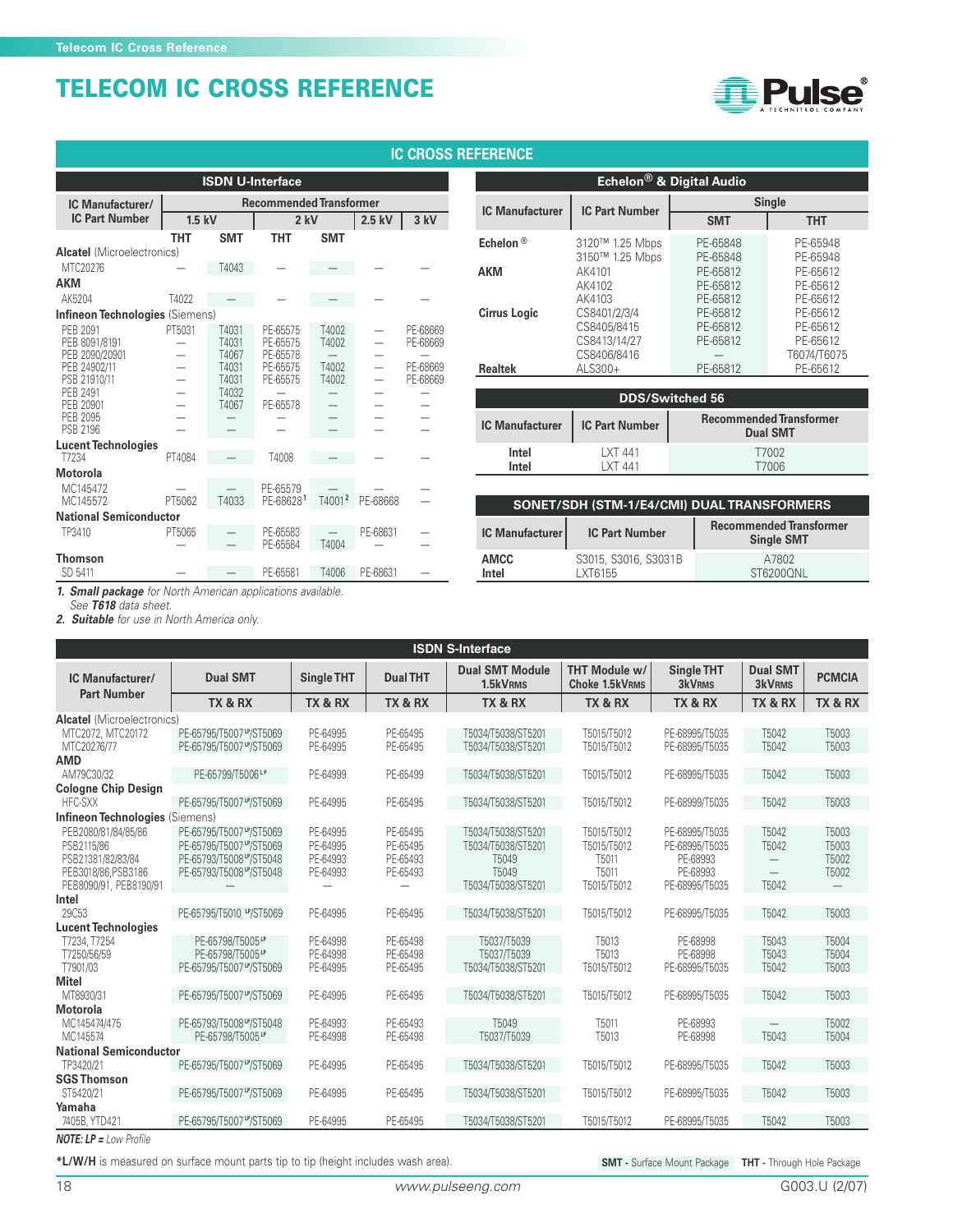

| <b>IC CROSS REFERENCE</b>              |                          |              |                   |                          |                   |                       |                   |                       |                   |           |                            |                                 |
|----------------------------------------|--------------------------|--------------|-------------------|--------------------------|-------------------|-----------------------|-------------------|-----------------------|-------------------|-----------|----------------------------|---------------------------------|
| T3/DS3/E3/STS-1                        |                          |              |                   |                          |                   |                       |                   |                       |                   |           |                            |                                 |
| IC Manufacturer/                       | 12 Xfmrs                 | <b>Octal</b> | 6 Xfmrs           | <b>Dual SMT</b>          |                   |                       | <b>Single SMT</b> |                       | <b>Single THT</b> |           | <b>Single THT</b>          |                                 |
| <b>IC Part Number</b>                  | Ext. Temp.               | <b>Xfmrs</b> | Ext. Temp.        | Ext. Temp.               |                   | <b>Standard Temp.</b> |                   | <b>Extended Temp.</b> |                   |           | 3 kVRMS                    |                                 |
| Exar                                   | TX & RX                  | TX & RX      | TX & RX           | TX & RX                  | <b>TX</b>         | <b>RX</b>             | <b>TX</b>         | <b>RX</b>             | <b>TX</b>         | <b>RX</b> | <b>TX</b>                  | <b>RX</b>                       |
| XRT75xxx                               | TX3051                   | T3048        | TX3036            | TX3025                   | PE-65967          | PE-65967              | T3001             | T3001                 | PE-65966          |           | PE-65966 PE-68629          | PE-68629                        |
| XRT73L00/2/3/4/6/12                    | TX3051                   | T3048        | TX3036            | TX3025                   | PE-65967          | PE-65967              | T3001             | T3001                 | PE-65966          | PE-65966  | PE-68629                   | PE-68629                        |
| XRT73LC03A/04A.R12                     | TX3051                   | T3048        | TX3036            | TX3025                   | PE-65967          | PE-65967              | T3001             | T3001                 | PE-65966          | PE-65966  | PE-68629                   | PE-68629                        |
| XRT7300/7302                           | TX3051                   | T3048        | TX3036            | TX3025                   | PE-65967          | PE-65967              | T3001             | T3001                 | PE-65966          | PE-65966  | PE-68629                   | PE-68629                        |
| <b>Infineon Technologies</b>           |                          |              |                   |                          |                   |                       |                   |                       |                   |           |                            |                                 |
| PEB3452/3460                           | $\overline{\phantom{0}}$ |              |                   |                          |                   |                       | T3027             | T3011/01              |                   |           |                            |                                 |
| <b>Maxim</b> (Dallas Semi)             |                          |              |                   |                          |                   |                       |                   |                       |                   |           |                            |                                 |
| DS3181/2/3/4                           | TX3052                   | T3049        |                   | $\overline{\phantom{0}}$ | PE-65968 PE-65968 |                       | T3002             | T3002                 | PE-65969          |           | PE-65969 PE-68630 PE-68630 |                                 |
| DS3150/1/2/3/4                         | TX3052                   | T3049        |                   | $\overline{\phantom{0}}$ | PE-65968 PE-65968 |                       | T3002             | T3002                 | PE-65969          |           | PE-65969 PE-68630 PE-68630 |                                 |
| <b>Mindspeed</b>                       |                          |              |                   |                          |                   |                       |                   |                       |                   |           |                            |                                 |
| CN28333/332/331                        | TX3051                   | T3048        | TX3036            | TX3025                   | PE-65967          | PE-65967              | T3001             | T3001                 | PE-65966          | PE-65966  | PE-68629                   | PE-68629                        |
| M28335/M28356                          | TX3051                   | T3048        | TX3036            | TX3025                   | PE-65967          | PE-65967              | T3001             | T3001                 | PE-65966          | PE-65966  | PE-68629                   | PE-68629                        |
| M28354/3/2<br><b>TDK Semiconductor</b> | TX3051                   | T3048        | TX3036            | TX3025                   | PE-65967          | PE-65967              | T3001             | T3001                 | PE-65966          |           | PE-65966 PE-68629          | PE-68629                        |
| 78P2342/43/44                          | TX3051/TX3052            | TX3045       | T3020 or TX3026   | PE-65968                 | PE-65967          | T3002                 | T3001             | PE-65969              | PE-65966          | PE-68630  | PE-68629                   | $\overline{\phantom{0}}$        |
| 78P2241B                               | TX3051/TX3052            | TX3045       | T3020 or TX3026   | PE-65968                 | PE-65967          | T3002                 | T3001             | PE-65969              | PE-65966          | PE-68630  | PE-68629                   | $\overbrace{\phantom{1232211}}$ |
| 78P7200/7200L                          | TX3051/TX3052            | TX3045       | T3020 or TX3026   | PE-65968                 | PE-65967          | T3002                 | T3001             | PE-65969              | PE-65966          | PE-68630  | PE-68629                   | $\overline{\phantom{0}}$        |
| 78P7203L/7204L                         | TX3051/TX3052            | TX3045       | T3020 or TX3026   | PE-65968                 | PE-65967          | T3002                 | T3001             | PE-65969              | PE-65966          | PE-68630  | PE-68629                   | $\overline{\phantom{0}}$        |
| 78P2362/2361                           | TX3051/TX3052            | TX3045       | T3020 or TX3026   | PE-65968                 | PE-65967          | T3002                 | T3001             | PE-65969              | PE-65966          | PE-68630  | PE-68629                   |                                 |
| <b>Transwitch</b>                      |                          |              |                   |                          |                   |                       |                   |                       |                   |           |                            |                                 |
| <b>MRT TXC-02050</b>                   | TX3051/TX3052            | TX3045       |                   | T3020 or TX3026          | PE-65968          | PE-65967              | T3002             | T3001                 | PE-65969          | PE-65966  | PE-68630                   | PE-68629                        |
| <b>ART TXC-02020</b>                   | TX3051                   | T3048        | $\qquad \qquad$   | TX3025                   | PE-65967          | PE-65967              | T3001             | T3001                 | PE-65966          | PE-65966  | PE-68629                   | PE-68629                        |
| ARTE TXC-02021                         | TX3051                   | T3048        |                   | TX3025                   | PE-65967          | PE-65967              | T3001             | T3001                 | PE-65966          | PE-65966  | PE-68629                   | PE-68629                        |
| DART TXC-2030, DS3                     | TX3051                   | T3048        | $\qquad \qquad -$ | TX3025                   | PE-65967          | PE-65967              | T3001             | T3001                 | PE-65966          | PE-65966  | PE-68629                   | PE-68629                        |
| DART TXC-2030, E3                      | TX3051/TX3052            | T3049/T3048  |                   | T3020 or TX3026          | PE-65968          | PE-65967              | T3002             | T3001                 | PE-65969          | PE-65966  | PE-68630                   | PE-68629                        |
| DS3LIM-SN, TXC20153G                   | TX3051                   | T3048        |                   | TX3025                   | PE-65967          | PE-65967              | T3001             | T3001                 | PE-65966          | PE-65966  | PE-68629                   | PE-68629                        |
| E3LIM TXC-20163                        | TX3051/TX3052            | T3049/T3048  |                   | T3020 or TX3026          | PE-65968          | PE-65967              | T3002             | T3001                 | PE-65969          |           | PE-65966 PE-68630          | PE-68629                        |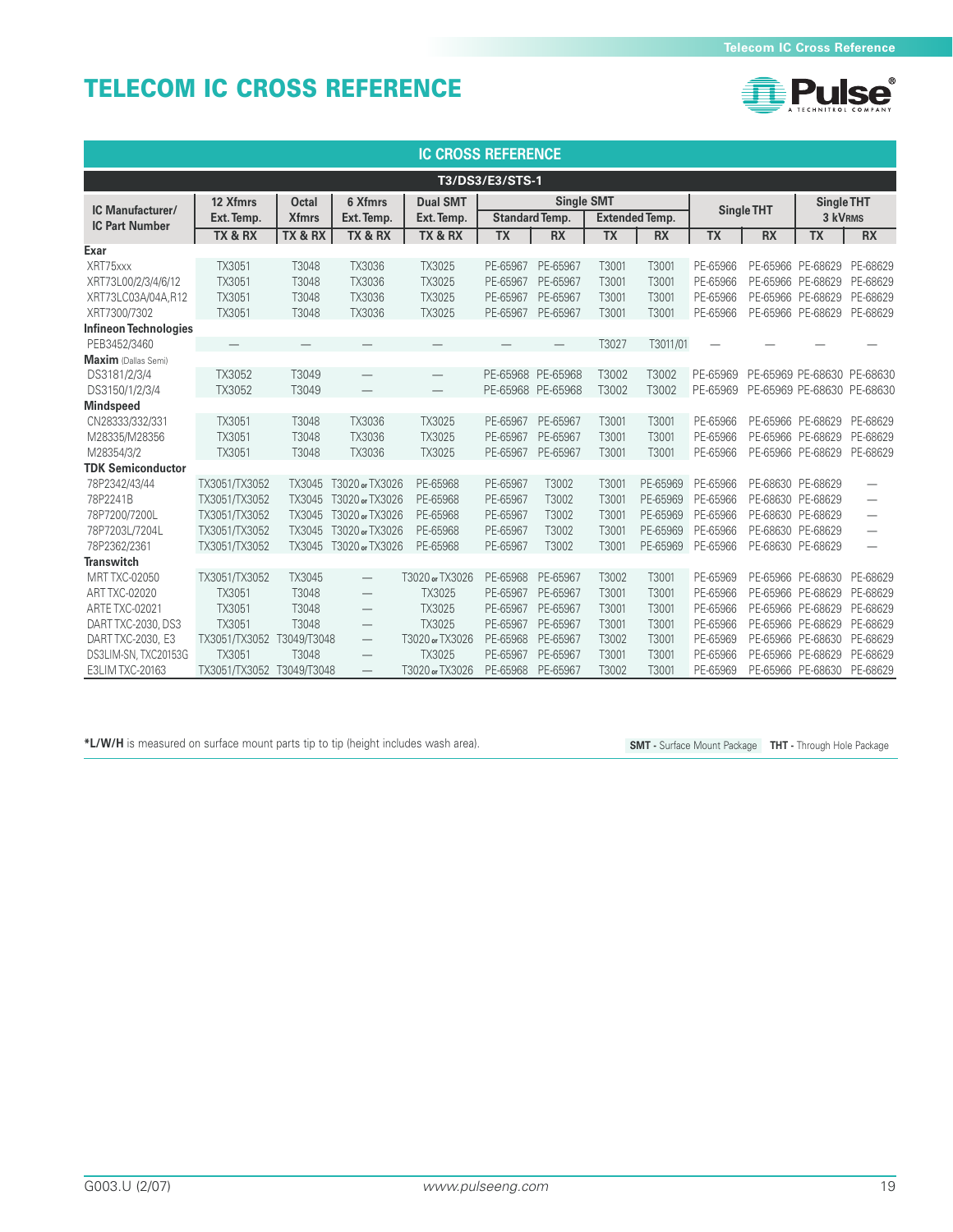

| IC CROSS REFERENCE: T1/E1/CEPT/ISDN-Pri FOR SINGLE & MULTIPORT PORT ICs |                                                                                                                                                                                                                                                                     |                                                         |                                                                                                                                   |                                                                                                 |                                                                                                                                                       |                                                                                                                                                                     |                                                                                                           |                                                                                                                                              |                                                                                                                                              |  |  |
|-------------------------------------------------------------------------|---------------------------------------------------------------------------------------------------------------------------------------------------------------------------------------------------------------------------------------------------------------------|---------------------------------------------------------|-----------------------------------------------------------------------------------------------------------------------------------|-------------------------------------------------------------------------------------------------|-------------------------------------------------------------------------------------------------------------------------------------------------------|---------------------------------------------------------------------------------------------------------------------------------------------------------------------|-----------------------------------------------------------------------------------------------------------|----------------------------------------------------------------------------------------------------------------------------------------------|----------------------------------------------------------------------------------------------------------------------------------------------|--|--|
|                                                                         |                                                                                                                                                                                                                                                                     |                                                         |                                                                                                                                   | <b>DUAL SMT (BH)</b>                                                                            | <b>DUAL SMT (AN)</b>                                                                                                                                  |                                                                                                                                                                     | <b>DUAL SMT XFMR/CHOKE</b>                                                                                | <b>SINGLE THT</b>                                                                                                                            |                                                                                                                                              |  |  |
| IC MFR.                                                                 | IC PART NO. / COMMENT                                                                                                                                                                                                                                               |                                                         | <b>STD TEMP</b>                                                                                                                   | <b>EXT TEMP</b>                                                                                 | <b>STD TEMP</b>                                                                                                                                       | <b>EXT TEMP</b>                                                                                                                                                     | <b>EXT TEMP</b>                                                                                           | <b>STANDARD TEMP</b>                                                                                                                         |                                                                                                                                              |  |  |
| <b>Cirrus Logic</b><br>(Crystal)                                        | 61577<br>61304A/5A/535A/574A,/75<br>61304A/5A/535A/574A,/75<br>61304A/5A/535A/574A,/75                                                                                                                                                                              | T1 & E1<br>T1<br>75 E1<br>120 E1                        | TX & RX<br>PE-65861<br>PE-65865<br>PE-65866<br>PE-65866                                                                           | TX & RX<br>T1090<br>T1076<br>T1092<br>T1092                                                     | TX & RX<br>PE-68861<br>PE-68865<br>PE-65866<br>PE-65866                                                                                               | TX & RX<br>PE-68841<br>PE-68825<br>PE-68826<br>PE-68826                                                                                                             | TX & RX<br>T1207<br>T1209<br>T1212<br>T1210                                                               | <b>TX</b><br>PE-65351<br>PE-65388<br>PE-65389<br>PE-65389                                                                                    | <b>RX</b><br>PE-65351<br>PE-65351<br>PE-65351<br>PE-65351                                                                                    |  |  |
|                                                                         | 61884<br>61582, 61583<br>61310, 61581<br>61310, 61581<br>61880, 61881<br>61584/84A<br>61584/82/83/A                                                                                                                                                                 | T1/E1/J1<br>Host<br>103<br>105                          | PE-65861<br>PE-65870<br>PE-68678<br>T1022<br>PE-65865<br>PE-65861<br>PE-65870                                                     | <b>TX1188</b><br>T1093<br>T1094<br>T1077<br>T1076<br>T1090<br>T1093                             | PE-68861<br>PE-68874<br>PE-68877<br>T1022<br>PE-68865<br>PE-68861<br>PE-68874                                                                         | PE-68841<br>PE-68874<br>PE-68877<br>PE-68825<br>PE-68841<br>PE-68874                                                                                                | T1207<br>T1211<br>T1212<br>T1209<br>T1207<br>T1211                                                        | PE-65351<br>PE-65388<br>PE-65351<br>PE-65351<br>PE-65388<br>PE-65351<br>PE-65388                                                             | PE-65351<br>PE-65388<br>PE-64936<br>PE-65351<br>PE-65351<br>PE-65351<br>PE-65388                                                             |  |  |
| Exar                                                                    | XRT5683A, XRT59L91<br>XRT5894/5897/5997<br>XRTT5793/94<br>XRT81L27,82L24,82D20<br>XRT83L30/4/8/314,86L38<br>XRT83SL30/4/8/314<br>XRT86L30/32/34/38<br>T5684, XRT7288, 82D20                                                                                         |                                                         | PE-65861<br>PE-65861<br>PE-65866<br>PE-65861<br>PE-68678<br>PE-68678<br>PE-68678<br>PE-65862                                      | T1090<br>T1090<br>T1092<br>T1090<br>T1094<br>T1094<br>T1094<br>T1091                            | PE-68861<br>PE-65861<br>PE-68866<br>PE-68861<br>PE-68877<br>PE-68877<br>PE-68877<br>PE-68862                                                          | PE-68841<br>PE-68841<br>PE-68826<br>PE-68841<br>PE-68877<br>PE-68877<br>PE-68877<br>PE-68822                                                                        | T1207<br>T1207<br>T1220<br>T1207<br>T1212<br>T1212<br>T1212<br>T1208                                      | PE-65415<br>PE-65415<br>PE-65389<br>PE-65415<br>PE-65415<br>PE-65415<br>PE-65415<br>PE-64937                                                 | PE-65415<br>PE-65415<br>PE-64934<br>PE-65415<br>PE-64934<br>PE-64934<br>PE-64934<br>PE-65351                                                 |  |  |
| IDT                                                                     | 82V2048, 82V2058<br>82V2044/48/48L/54/58<br>82V2041E/2E/4E/8E<br>82V2081/2/4/8<br>82P2281/2/4/8                                                                                                                                                                     |                                                         | <b>TX1188</b><br><b>TX1188</b><br>PE-68678<br>PE-68678<br>PE-68678                                                                | <b>TX1188</b><br><b>TX1188</b><br>T1094<br>T1094<br>T1094                                       | PE-68861<br>PE-68861<br>PE-68877<br>PE-68877<br>PE-68877                                                                                              | PE-68841<br>PE-68841<br>PE-68877<br>PE-68877<br>PE-68877                                                                                                            | T1207<br>T1207<br>T1212<br>T1212<br>T1212                                                                 | PE-65415<br>PE-65415<br>PE-65415<br>PE-65415<br>PE-65415                                                                                     | PE-65415<br>PE-65415<br>PE-64934<br>PE-64934<br>PE-64934                                                                                     |  |  |
| Infineon<br><b>Technologies</b><br>(Siemens)                            | PEB 2254/55<br>PEB 2254/55<br>PEB 22504, 22554, 2256<br>PEB22554                                                                                                                                                                                                    | E1/T1 & J1<br>E1/T1 & J1<br>3.3V<br>75 E1               | PE-68786<br>T1023<br>T1144<br>T1146                                                                                               | T1095<br>T1096<br>T1144<br>T1146                                                                | PE-68887<br>PE-68887                                                                                                                                  | PE-68887<br>PE-68887                                                                                                                                                | T1215<br>T1215<br>T1219                                                                                   |                                                                                                                                              |                                                                                                                                              |  |  |
| Intel                                                                   | LXT 300/301<br>LXT 304/305/307<br>LXT 304/305/307<br>LXT 304/305/307<br>LXT 304/305/307<br>LXT 310/317/318<br>LXT 312/313/315                                                                                                                                       | T1,E1<br>T1<br>75E1,120E1<br><b>DSX-1, D4</b>           | PE-65861<br>PE-65861<br>PE-65865<br>PE-65866<br>T1122<br>PE-68678                                                                 | T1090<br>T1090<br>T1076<br>T1092<br>T1094                                                       | PE-68861<br>PE-68861<br>PE-68865<br>PE-68866<br>PE-68881<br>PE-68877                                                                                  | PE-68841<br>PE-68841<br>PE-68825<br>PE-68826<br>PE-68881<br>PE-68877                                                                                                | T1207<br>T1207<br>T1209<br>T1212<br>T1216<br>T1212                                                        | PE-65351<br>PE-65351<br>PE-65388<br>PE-65389<br>PE-65558<br>PE-65351<br>PE-64933                                                             | PE-65351<br>PE-65351<br>PE-65351<br>PE-65351<br>PE-65351<br>PE-64936<br>PE-64936                                                             |  |  |
|                                                                         | <b>LXT 331</b><br>LXT 331, LXT 332<br>LXT 331, LXT 332<br>LXT 331, LXT 332<br>LXT 334, LXT 335<br>LXT 334, LXT 335<br>LXT 334, LXT 335                                                                                                                              | T1,E1<br>T1/E1<br>120/75 E1<br>75 E1                    | PE-68678<br>PE-65861<br>T1122<br>PE-65865<br>PE-65861<br>PE-65862<br>PE-65866                                                     | T1094<br>T1090<br>T1076<br>T1090<br>T1091<br>T1092                                              | PE-68877<br>PE-68861<br>PE-68865<br>PE-68861<br>PE-68862<br>PE-68866                                                                                  | PE-68877<br>PE-68841<br>PE-68881<br>PE-68825<br>PE-68841<br>PE-68822<br>PE-68826                                                                                    | T1212<br>T1207<br>T1216<br>T1209<br>T1207<br>T1218                                                        | PE-65351<br>PE-65351<br>PE-65558<br>PE-65388<br>PE-65351<br>PE-65586<br>PE-65389                                                             | PE-64936<br>PE-65351<br>PE-65351<br>PE-65351<br>PE-65351<br>PE-65351<br>PE-65351                                                             |  |  |
|                                                                         | LXT 334, LXT 335<br>LXT 336<br>LXT 350, LXT 351, LXT 359<br>LXT 350, LXT 351<br>LXT 350, LXT 351<br>LXT 360/361/362/363<br>LXT 360/361/362/363<br>LXT 360, LXT361<br>LXT 380/381/384/386/388<br>LXT 380/381/384/386/388<br>LXT 3104, LXT 3108<br>LXT 3104, LXT 3108 | T1,E1<br>120 E1<br>T1,E1<br>120 E1<br>T1/E1<br>T1/E1    | T1022<br>PE-65861<br>PE-68678<br>PE-65865<br>T1122<br>PE-68678<br>PE-65865<br>T1122<br>PE-68678<br>PE-65861<br>PE-65861<br>TX1099 | T1077<br>T1090<br>T1094<br>T1076<br>T1094<br>T1076<br>T1094<br>T1090<br>T1090<br>TX1099         | PE-68828<br>PE-68877<br>PE-68865<br>PE-68877<br>PE-68865<br>PE-68877<br>PE-68861<br>PE-68861                                                          | PE-68828<br>PE-68877<br>PE-68825<br>PE-68881<br>PE-68877<br>PE-68825<br>PE-68881<br>PE-68877<br>PE-68841<br>PE-68841                                                | T1220<br>T1212<br>T1209<br>T1216<br>T1212<br>T1209<br>T1216<br>T1212<br>$\overline{\phantom{a}}$<br>T1220 | T1054<br>PE-65351<br>PE-65388<br>PE-65558<br>PE-65351<br>PE-65388<br>PE-65558<br>PE-65351<br>PE-65351<br>PE-64936                            | PE-64936<br>PE-65351<br>PE-64936<br>PE-65351<br>PE-65351<br>PE-64936<br>PE-65351<br>PE-65351<br>PE-64936<br>PE-65351<br>PE-64936             |  |  |
| Agere<br>(Lucent)                                                       | T7288, T290A<br>17289A<br>T7630, T7688, T7690, T7698<br>T7630, T7689, T7690, T7698<br>T7693,T7697<br>TLIU04C1                                                                                                                                                       | CEPT<br>DS1<br><b>CEPT</b><br>DS1<br><b>CEPT</b><br>DS1 | PE-65862<br>PE-65865<br>PE-65870<br>T1137<br>PE-65870                                                                             | T1091<br>110/6<br>T1093<br><b>TX1287</b><br>T1093                                               | PE-68862<br><b>PE-68865</b><br>PE-68884<br>PE-68874<br>PE-68874                                                                                       | PE-68822<br>PE-68825<br>PE-68884<br>PE-68874<br>PE-68874                                                                                                            | T1208<br>11209<br>T1214<br>T1211<br>T1217<br>T1211                                                        | PE-65586<br>PE-69379<br>PE-65586<br>PE-65379<br>PE-65379                                                                                     | PE-65415<br>PE-65351<br>PE-65586<br>PE-65379<br>PE-65379                                                                                     |  |  |
| Maxim<br>(Dallas)                                                       | TLIU04C1<br>DS2196,2155,2149,21448<br>DS2151/2152/2153/2154<br>DS2151/2152/2153/2154<br>DS2148/Q48/Q348/349/Q59<br>DS2148/Q48<br>DS21352/Q352, DS21354/Q354<br>DS21552/Q552, DS21554/Q554<br>DS21552/Q552, DS21554/Q554<br>DS26502/3<br>DS21455/8<br>DS26528        | <b>CEPT</b><br>3V<br>5V                                 | PE-68678<br>PE-65865<br>T1136<br>PE-68678<br>T1136<br>PE-68678<br>PE-65865<br>T1136<br>PE-68678<br>PE-68678<br>PE-68678           | T1094<br>T1076<br>T1091<br>T1094<br>T1091<br>T1094<br>T1076<br>T1091<br>T1094<br>T1094<br>T1094 | PE-68884<br>TX1277<br>PE-68865<br>PE-68862<br><b>TX1277</b><br>PE-68862<br>TX1277<br>PE-68865<br>PE-68862<br>TX1277<br><b>TX1277</b><br><b>TX1277</b> | PE-68884<br><b>TX1277</b><br>PE-68825<br>PE-68822<br><b>TX1277</b><br>PE-68822<br>TX1277<br>PE-68825<br>PE-68822<br><b>TX1277</b><br><b>TX1277</b><br><b>TX1277</b> | T1214<br>T1212<br>T1213<br>T1218<br>T1212<br>T1218<br>T1212<br>T1213<br>T1218<br>T1212<br>T1212<br>T1212  | PE-65586<br>PE-65351<br>PE-65388<br>PE-65586<br>PE-65351<br>PE-65586<br>PE-65351<br>PE-65388<br>PE-65586<br>PE-65351<br>PE-65351<br>PE-65351 | PE-65586<br>PE-64936<br>PE-64936<br>PE-64936<br>PE-64936<br>PE-64936<br>PE-64936<br>PE-64936<br>PE-64936<br>PE-64936<br>PE-64936<br>PE-64936 |  |  |
| <b>Mindspeed</b>                                                        | BT8510<br>BT8510<br>CN8380/28380<br>BT8370/5/6                                                                                                                                                                                                                      | T1/E1<br>T1/E1<br>Better RI                             | PE-65866<br>T1021<br>T1190                                                                                                        | T1092<br>T1092<br>T1091                                                                         | PE-68866<br>T <sub>1021</sub><br>PE-68862                                                                                                             | PE-68826<br>PE-68826<br>PE-68822                                                                                                                                    | T1212/T1210<br>T1212/T1210<br>T1218                                                                       | PE-65389<br>PE-65389<br>PE-64937                                                                                                             | PE-65351<br>PE-65351<br>PE-64936                                                                                                             |  |  |
| <b>PMC-Sierra</b>                                                       | BT8370/5/6<br>PM4341/6341/4314<br>PM4318/4319<br>PM4323/4325<br>PM4329                                                                                                                                                                                              | Low Power                                               | PE-65865<br>PE-65862<br>PE-65861<br>PE-65861                                                                                      | T1076<br>T1091<br>T1090<br>T1090                                                                | PE-68862<br>PE-68861<br>PE-68861                                                                                                                      | PE-68825<br>PE-68822<br>PE-68841<br>PE-68841                                                                                                                        | T1213<br>T1208<br>T1207<br>T1207                                                                          | PE-65388<br>PE-64937<br>PE-65351<br>PE-65351                                                                                                 | PE-64936<br>PE-65351<br>PE-65351<br>PE-65351                                                                                                 |  |  |
| Zarlink<br>(Mitel)                                                      | PM4351/4354<br>MT9071, MT9076<br>MT9076, MT9075<br>MT9074, MT9075                                                                                                                                                                                                   | COMET                                                   | T1137<br>T1137<br>T1144<br>PE-68678                                                                                               | <b>TX1287</b><br><b>TX1287</b><br>T1144<br>T1094                                                | PE-68877                                                                                                                                              | PE-68877                                                                                                                                                            | T1217<br>T1217<br>T1219<br>T1212                                                                          | PE-65351                                                                                                                                     | PE-64934                                                                                                                                     |  |  |

Read across  $\rightarrow$